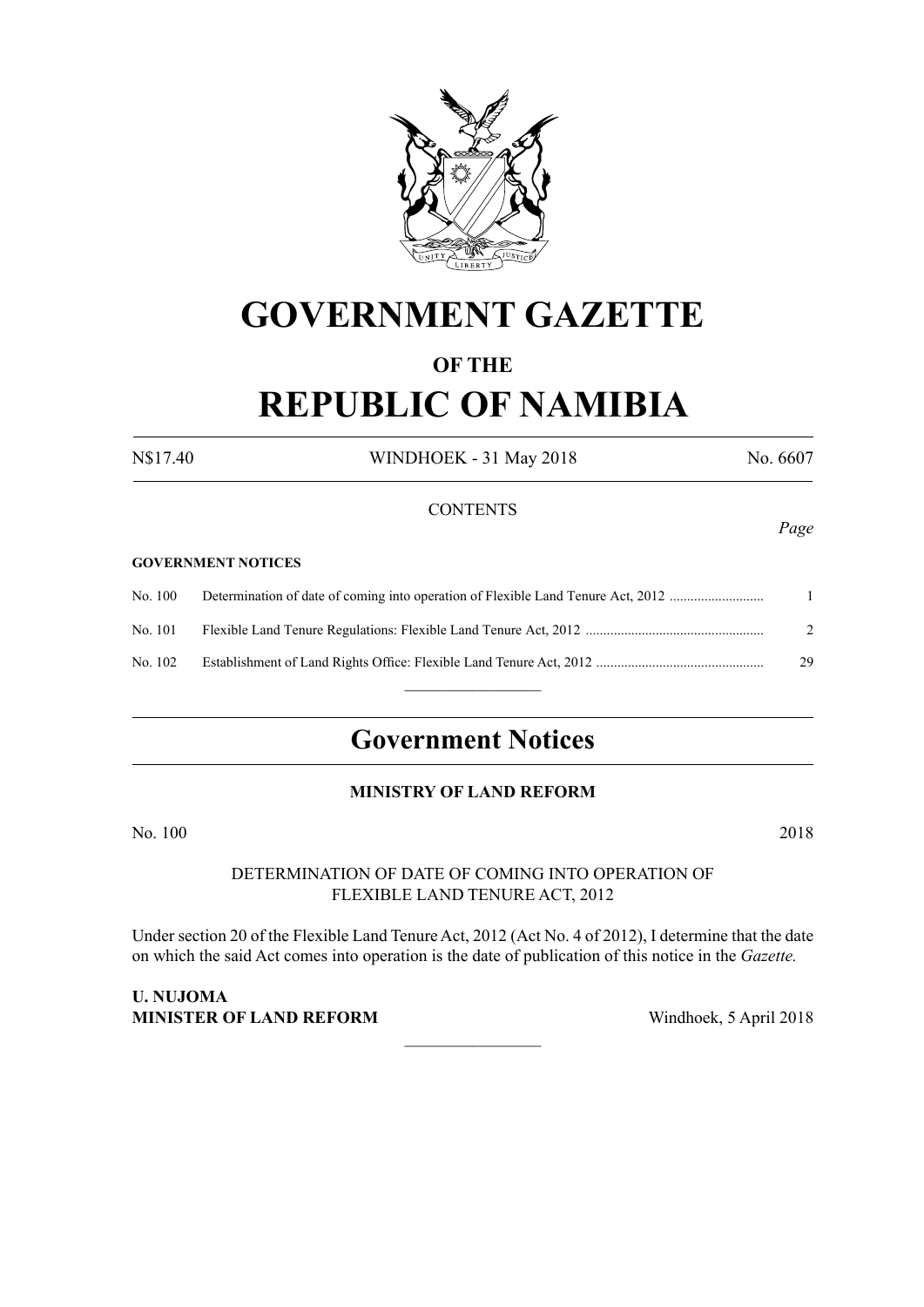# **ministry of LAND REFORM**

No. 101 2018

## FLEXIBLE LAND TENURE REGULATIONS: FLEXIBLE LAND TENURE ACT, 2012

Under section 16 of the Flexible Land Tenure Act, 2012 (Act No. 4 of 2012), I have made the regulations set out in the Schedule after consultation with the committee referred to in section 16(3) of the said Act.

## **U. NUJOMA MINISTER OF LAND REFORM** Windhoek, 5 April 2018

# **SCHEDULE**

### ARRANGEMENT OF REGULATIONS

- 1. Definitions
- 2. General principles
- 3. Institutional arrangements relating to Land Rights Offices
- 4. Qualifications of land measurers
- 5. Computer system
- 6. Copies of Documents
- 7. Parties must appear in person
- 8. Power of attorney
- 9. General provisions relating to registers
- 10. Starter title register
- 11. Land hold title register
- 12. Blockerf
- 13. Steps before approval of starter title scheme
- 14. Steps before approval of land hold title scheme
- 15. Establishing of association and adoption of name
- 16. Steps after approval of establishment of starter title scheme
- 17. Steps after approval of establishment of land hold title scheme
- 18. Proposal to upgrade scheme
- 19. Upgrading starter title rights to land hold title rights
- 20. Cancellation of starter title register and opening of land hold title register
- 21. Upgrade to full ownership
- 22. Certificate of right
- 23. Transfer of rights
- 24. Mortgage bonds
- 25. Transfer of mortgaged plot
- 26. Servitudes
- 27. Constitution of associations
- 28. Election of management committee of association
- 29. Application to enforce restrictive condition
- 30. Procedure on appeal
- 31. Powers of magistrate's court on appeal
- 32. Summoning of witnesses
- 33. Fees

### **Definitions**

**1.** Unless the context indicates otherwise, in these regulations any word to which a meaning has been assigned in the Act, bears that meaning and -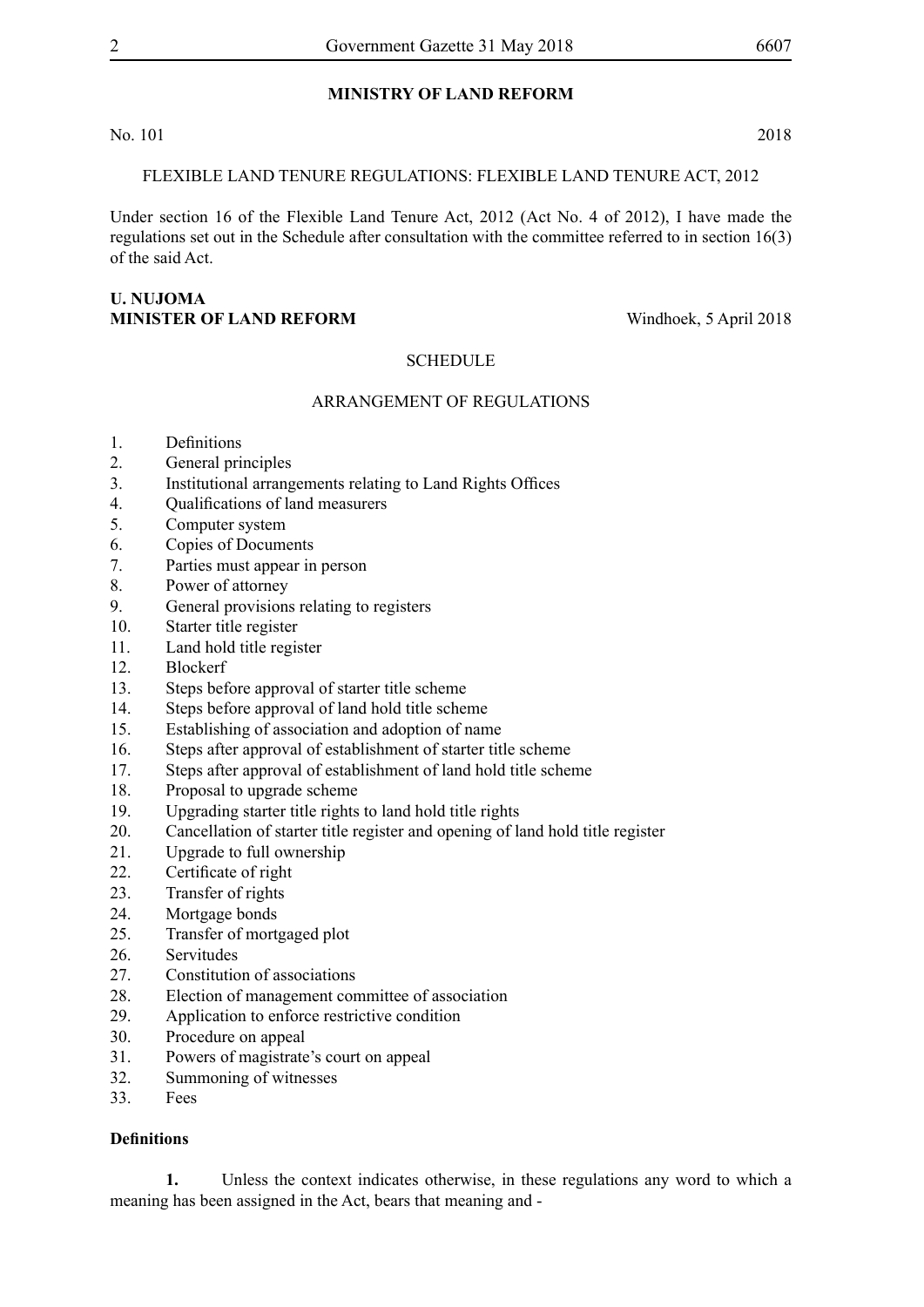"Act" means the Flexible Land Tenure Act, 2012 (Act No. 4 of 2012);

"certificate of right" means a certificate contemplated in regulation 22;

"land hold plan" means a surveying document drawn up by a land measurer on the basis of the layout plan, depicting the measurements of boundaries and areas of plots, common property and servitudes, which is filed in the Land Rights Office and serves as the designation of the location of plots referred to in section 11(4) of the Act;

"layout plan" means a town planning document necessary for the approval of a land hold title scheme by the local authority, showing the relative locations of envisaged plots, common property and servitudes<sup>.</sup>

"relevant Registrar" means the Registrar of the Land Rights Office in which the scheme in question is situated; and

"transaction" means a transaction for which the Act requires that it must be recorded in the starter title register or land hold title register and includes the correction of an error in the registers.

# **General principles**

**2.** (1) A starter title scheme or a land hold title scheme must accommodate 25 to 100 households unless circumstances make it desirable to have a different number.

(2) All persons affected by the establishment of a starter title scheme or a land hold title scheme must actively participate in the design, planning, establishment and implementation of the scheme applicable to them and their skills and capacities for that purpose must be actively developed by the relevant authority within available resources.

# **Institutional arrangements relating to Land Rights Offices**

**3.** (1) Subject to subregulation (2), the office hours for every Land Rights Office are the ordinary working hours applicable to the Public Service in Namibia.

(2) A Registrar may, from time to time by notice published in the *Gazette* and in a newspaper circulating in the area of jurisdiction of the Land Rights Office to which he or she is appointed, and by displaying posters at the entrance to that Land Rights Office -

- (a) determine hours during which that Land Rights Office is closed to members of the public; or
- (b) restrict the right of access to any defined part or parts thereof to the persons identified in that notice in order to secure all documents filed of record in that Land Rights Office.

(3) Subject to subregulation (2) and (5), members of the public have access to all Land Rights Offices during the hours determined in terms of subregulation (2) and may under the supervision of staff members employed in the Land Rights Office, inspect and copy any documents filed of record in such Office in terms of subregulation (4).

(4) A Registrar must file or cause to be filed of record in the Land Rights Office all documents required to be prepared, lodged, received, attested or held by him or her in terms of the Act or these regulations.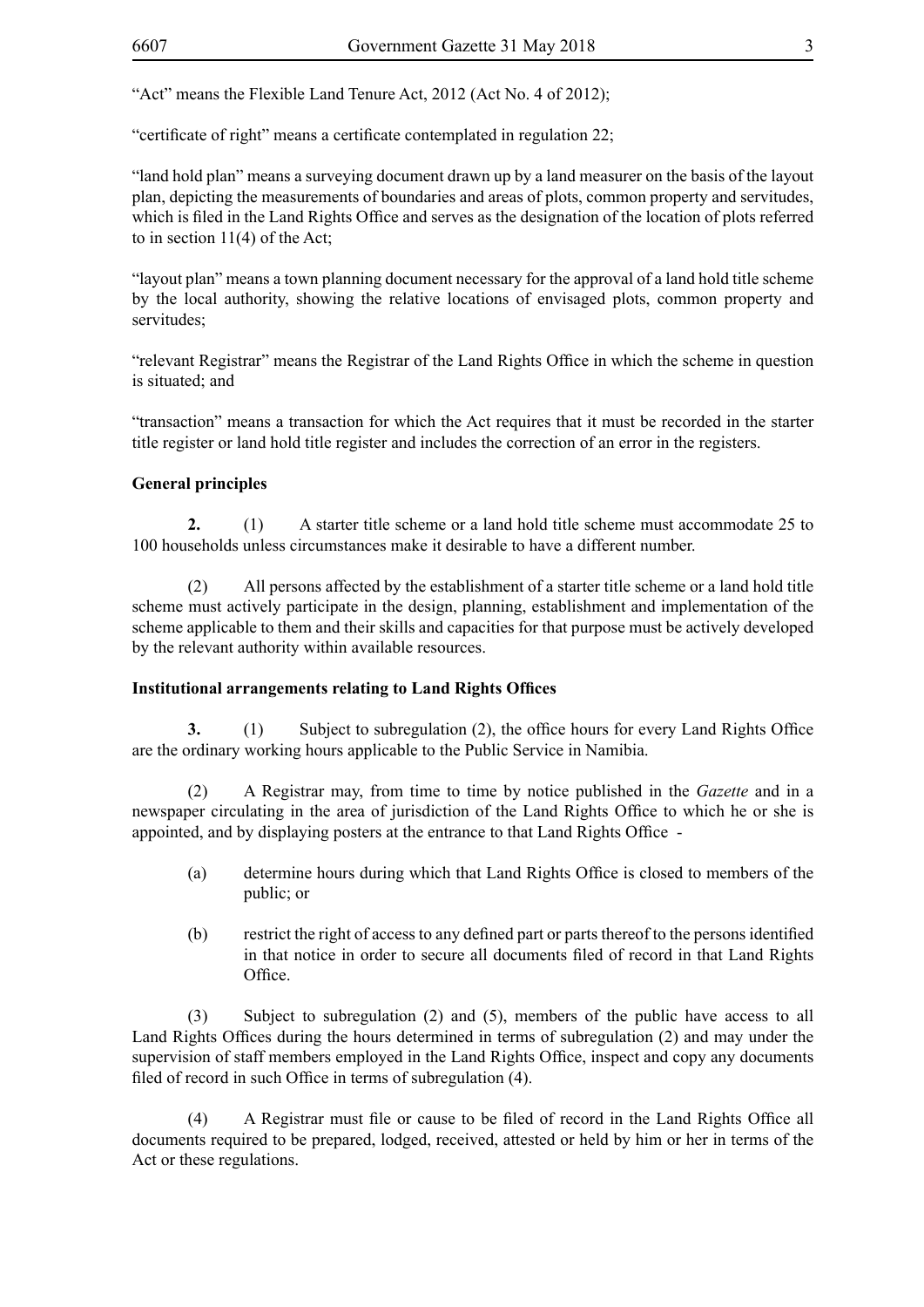(5) Every Registrar must make such arrangements as are reasonably necessary to secure all documents against destruction, deterioration and unauthorised removal.

(6) Every Land Rights Office must have a strong room equipped with a locking mechanism controlled by the Registrar of the office concerned and to which access is restricted except to the Registrar and any person expressly authorised by him or her and in which all documents required to be filed of record must be kept in such manner as will enable such records to be easily accessible.

(7) Every Registrar must have a seal of office, in the format determined by the Registrar of Deeds by means of a directive issued in terms of section 6(6) of the Act, an imprint of which he or she must affix to his or her signature on any document.

### **Qualifications of land measurers**

**4.** A land measurer must be registered in terms of section 16(1)(a), 16(1)(b) or 16(1)(c) of the Professional Land Surveyors', Technical Surveyors' and Survey Technicians' Act, 1993 (Act No. 32 of 1993).

#### **Computer system**

**5.** (1) Subject to subregulation (2) and (3), a computer system may be used with relation to registers kept in terms of the Act and must be maintained in such a manner that the system reflects the information in the register.

(2) The information stored in a computer system in terms of subregulation (1) is not a register referred to in section 6 of the Act.

(3) The Registrar of Deeds must establish such procedural rules as he or she considers expedient in order to ensure that -

- (a) all changes to the registers are reflected in the computer system;
- (b) that only persons authorised to make changes to the data stored on the system can do so;
- (c) the system maintains a record of all changes and by whom such changes have been made; and
- (d) the system can be audited to determine its conformance with the registers.

(4) Despite subregulation (2), a Registrar may produce a printed document from the computer system and such document is deemed to be a certificate referred to in regulation 6(2) or 6(3) if such document has been attested in the manner determined by the Registrar of Deeds and the person attesting the document has performed all the steps determined by the Registrar of Deeds.

### **Copies of Documents**

**6.** (1) Any person may apply to the relevant Registrar for the issue of a copy of any document filed of record in the Land Rights Office or for the issue of a certificate stating any fact recorded in the registers held at the Land Rights Office against payment of the fees prescribed in regulation 33.

(2) If the application states that the copy or certificate is required for information only, the relevant Registrar must issue the requested copy or certificate to any person against payment of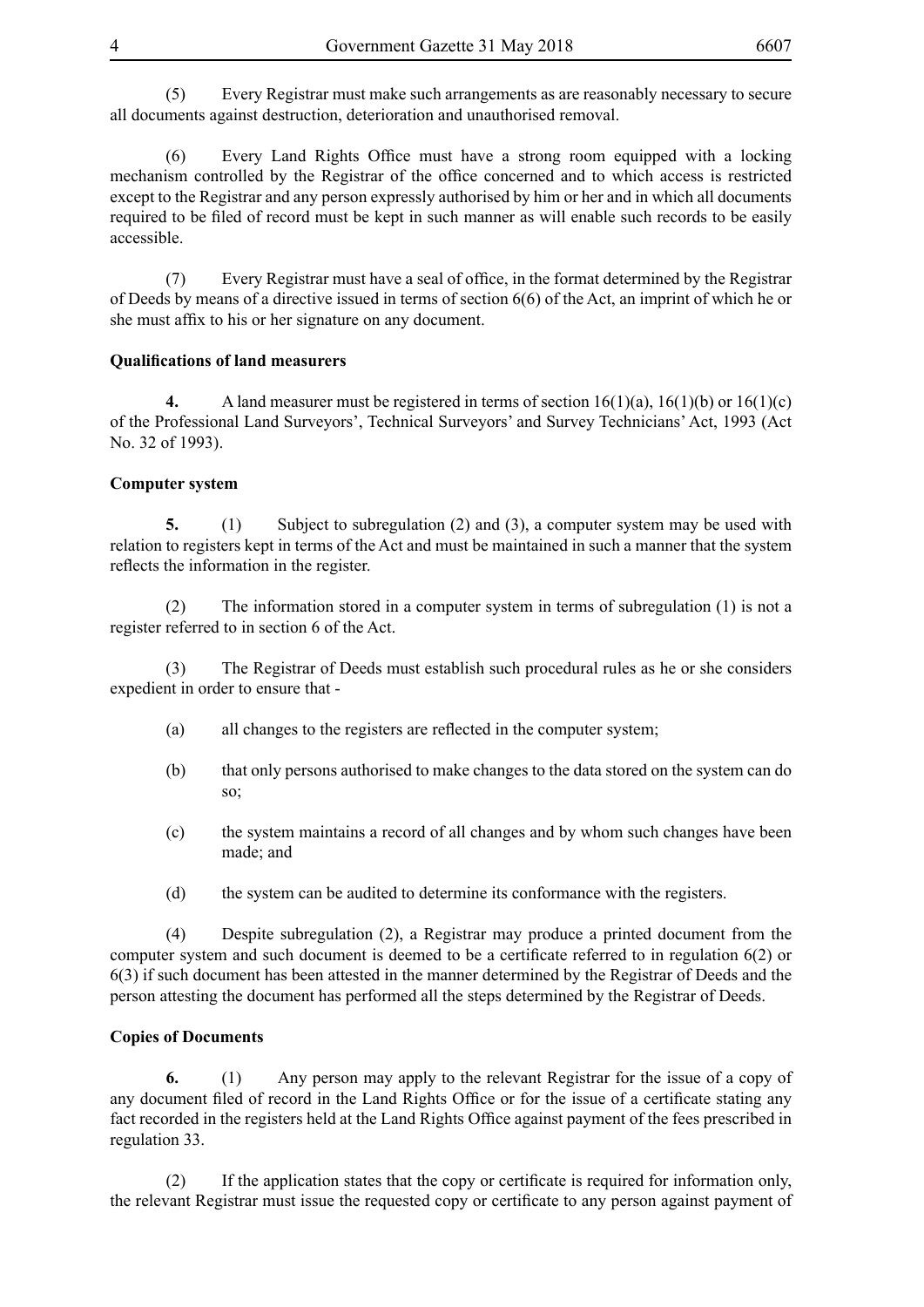the prescribed fees and the words "Issued for information only" must be written or stamped on the face of every copy so issued.

(3) Where the copy or certificate is required for judicial purposes, it must on written application signed by a legal practitioner or a party to the legal proceedings addressed to the relevant Registrar be issued to the legal practitioner or party against payment of the prescribed fees, and the words "Issued for judicial purposes only" must be written or stamped on the face of every copy or certificate so issued.

(4) If any certificate of right is lost or destroyed and a copy is required for any purpose other than one of those mentioned in subregulation (2) or (3) the holder of the right specified in the certificate or, if such holder is deceased, insolvent or mentally incapacitated, his or her lawful representative, may make written application to the relevant Registrar for such copy, which application must be accompanied by an affidavit describing the document and stating that it has not been pledged and it is not being detained by any one as security for debt or otherwise, but that it has been actually lost or destroyed and cannot be found though diligent search has been made therefor, and further setting forth where possible the circumstances under which it was lost or destroyed.

- $(5)$  If -
- (a) the Registrar is not satisfied with respect to any matter referred to in subregulation (4), he or she may call for such further evidence as he or she considers necessary; or
- (b) it appears from the records of a Land Hold Title Register, in the case of a land hold title plot, that the plot has been mortgaged or the owner has conferred a real right there in on some person who may by virtue thereof be in possession of the document concerned, or in the case of a bond, that it has been ceded, the Registrar must require that the holder of a bond, the person on whom the real right has been conferred or the cessionary to whom the bond has been ceded, must state in writing that the document concerned is not in his or her possession and that he or she consents to the issue of a copy to the applicant.

(6) On compliance with the provisions of this regulation the Registrar must, if he or she is satisfied that no good reason to the contrary exists, issue the certified copy asked for against payment of the fees prescribed for the issue of the document in question.

(7) Before the issue of a copy under subregulation (6), the relevant Registrar must search the registers and must make suitable endorsements regarding transactions, if any, registered therein in connection with the certificate concerned.

(8) If a copy of a certificate of right has been issued by the relevant Registrar, under subregulation (6), the original certificate, if still in existence, becomes void upon the issue of the copy.

(9) If a certificate in respect of which a copy has been issued under subregulation (6) is subsequently found and produced to the Registrar, he or she must endorse thereon that it has become void.

(10) If a certificate which has become void in terms of subregulation (8), comes into the possession or custody of any person who knows that a copy of that certificate has been issued in terms of subregulation (6), the person must submit, as soon as practicable, the original certificate to the registrar.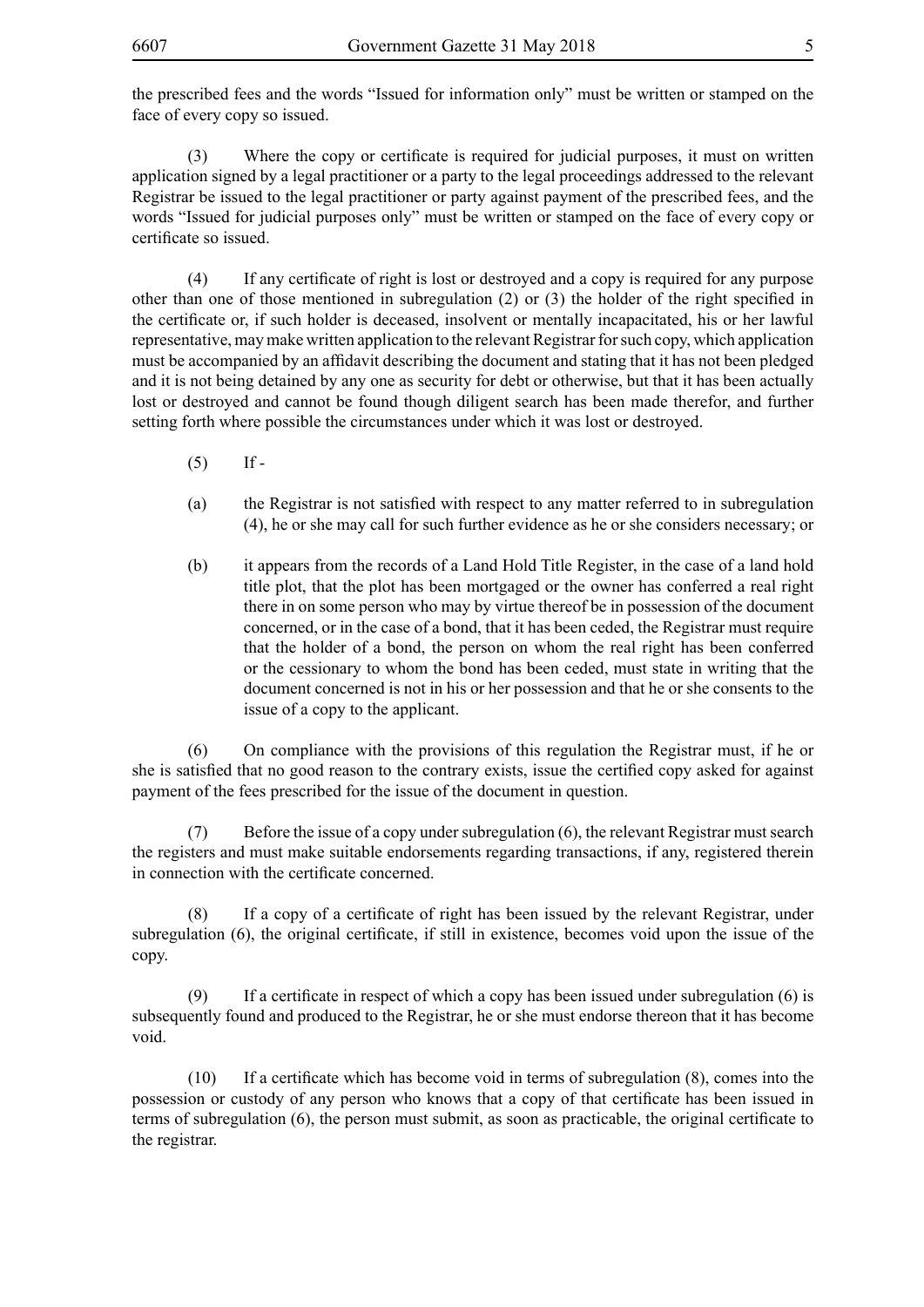# **Parties must appear in person**

**7.** (1) Subject to section 9(6) of the Act and to regulation 8, the parties to any transaction must appear in person before the relevant Registrar or a registration officer authorised in writing by the relevant Registrar to verify the transaction.

(2) The registrar or registration officer may put any question to the parties and must render all necessary assistance to them.

(3) When a person appears before a Registrar or registration officer as contemplated in subregulation (1), he or she must put such questions to the person and discuss the matter with the person concerned in order to satisfy himself or herself of the transaction that the person intends to perform and that the person concerned understands the nature of the transaction.

(4) For the purposes of this regulation, a person includes the executor of an estate or the curator of an insolvent estate or of a person under legal disability.

(5) When a party to a transaction is a minor, the minor must be accompanied by his or her parent or guardian.

(6) When an error is corrected a reference to a party in this regulation is construed as a reference to any person having an interest in the matter provided that an error may be corrected without the appearance of any person if the correction of the error does not affect the right of any person: Provided further that if a person has been given reasonable notice of the intention to correct an error and that person has failed to appear before the Registrar, the error may be corrected without the appearance of the person concerned.

## **Power of attorney**

**8.** (1) If a person is unable to appear personally before the relevant Registrar or a registration officer as contemplated in regulation 7(1), or if the person is a juristic person, the person must draw up a power of attorney in the form determined by the Registrar of Deeds authorising another person to appear before the Registrar or registration officer on his or her behalf.

(2) If a person appears on behalf of another person (other than a juristic person) the person granting the power of attorney must also provide an affidavit in which he or she declares that he or she grants the power of attorney and also state the reason why it is not possible to appear in person before the Registrar or registration officer.

(3) The Registrar or registration officer may question the representative under oath to satisfy himself or herself that the person appearing before him or her has actually been authorised by the party in question.

(4) If the Registrar or registration officer is not satisfied that the person appearing before him or her is properly authorised, he or she must refuse to register the transaction in question.

### **General provisions relating to registers**

**9.** (1) The Starter Title and the Land hold Title Register must consist of files made of durable material containing leafs of a convenient size which files must include -

- (a) a master file;
- (b) a holders file;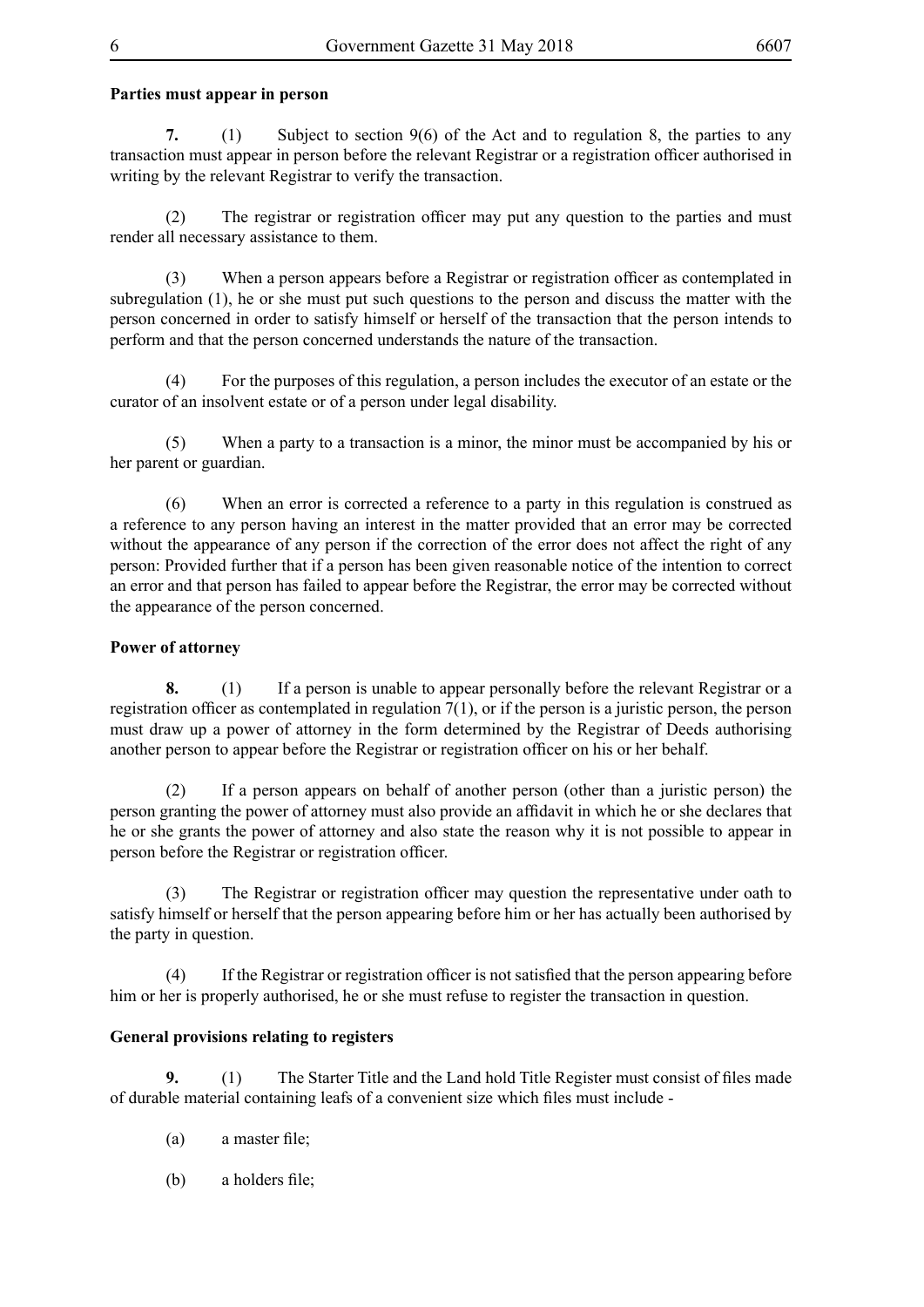- (c) such number of document files as the Registrar of Deeds may determine in which documents relating to the scheme are filed; and
- (d) such other files as the Registrar of Deeds may direct.

(2) Subject to the explicit provisions of these regulations the form and layout of information in the files referred to in subregulation (1) must be as determined by the Registrar of **Deeds** 

(3) The Registrar of Deeds may determine that any additional information must be recorded in the files referred to in subregulation (1).

(4) The master file for starter title registers is constructed in the manner specified in regulation 10.

(5) The master file for land hold titles is constructed in the manner specified in regulation 11.

(6) The holders file is a file containing an alphabetical list of all the holders of starter title and land hold title rights in Namibia.

## **Starter title register**

**10.** (1) The master file for the starter title register must contain such number of leafs for every scheme as are necessary to record all the information which must be recorded as required by these regulations.

(2) On the first leaf for every scheme, the general information relating to the scheme must be recorded together with a reference number indicating where any document relating to such general information is filed.

- (3) The general information for a starter title scheme must include -
- (a) the name of the scheme;
- (b) the name of the relevant authority;
- (c) the date on which the establishment of the scheme has been approved by the relevant authority;
- (d) the date on which the scheme has been established;
- (e) the reference number of the document containing the conditions imposed on the scheme under section 12(6) of the Act;
- (f) the reference number of the constitution of the scheme;
- (g) a unique number allocated to the scheme in a manner determined by the Registrar of Deeds; and
- (h) a description of the blockerf of the scheme which is sufficient to identify it unambiguously.

(4) The general information must be followed by a table in which the particulars of all the holders of rights in the scheme are recorded.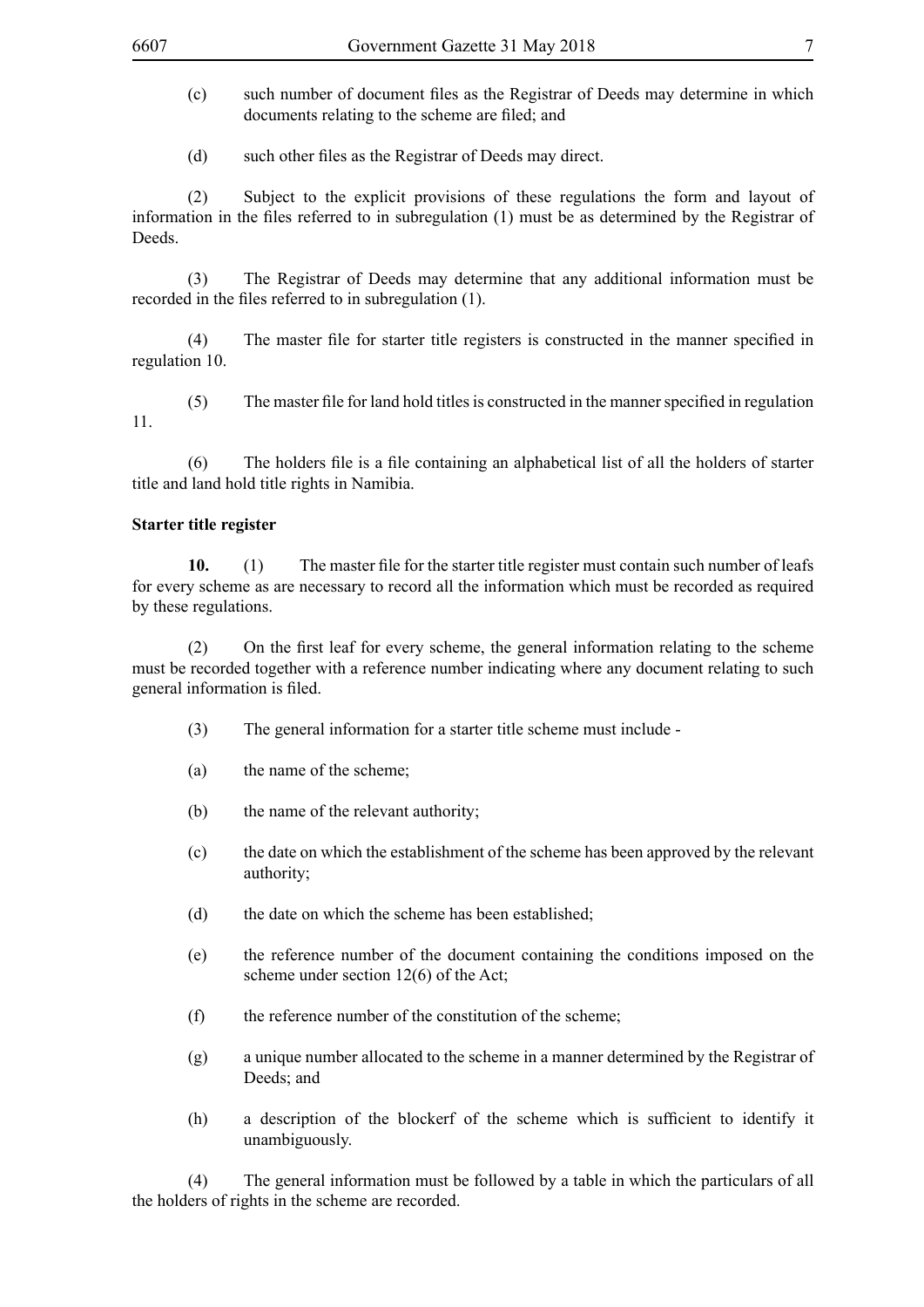(5) The table referred to in subregulation (4) must contain a row for every rights holder in the scheme.

- (6) The table referred to in subregulation (4) must include the following columns -
- (a) a column containing a serial number for every row with the heading "number";
- (b) a column containing the distinctive serial number allocated in terms of regulation  $16(1)(c)$  with the heading "number of right";
- (c) a column containing the full name of the rights holder with the heading "name of holder";
- (d) a column with the heading "married" containing the word "yes" or "no" as the case may be;
- (e) a column with the heading "nature of marriage" containing the words "in community of property", "out of community of property" or "under customary law" as the case may be;
- (f) a column containing the name of the spouse of the rights holder;
- (g) a column with the heading "Nature of transaction" in which the nature of the transaction is recorded or if it is the first allocation, the words "First allocation" is entered or if an error is corrected, the words "error correction" is entered;
- (h) a column containing the reference number of any document filed with relation to the transaction;
- (i) a column with the heading "Responsible officer" in which the name and surname of the person who has entered the information is recorded;
- (j) a column containing the date on which the information is entered in the register; and
- (k) columns with the headings "previous row" and "replaced by" in which is marked "n/a" for the first allocation of a right and is used as specified in subregulation (8) for subsequent transactions.

(8) If a right is transferred or if an error is corrected, the first empty row in the master file must be completed with the new information filled in and -

- (a) the serial number of the row containing the old information must be entered in the cell of the new row below the heading "previous row"; and
- (b) the serial number of the new row must be entered in the cell of the old row below the column heading "replaced by".

(9) Every leaf must have a number in the top right hand corner formed from the number of the scheme and the number of the leaf in the scheme.

(10) If a leaf is full, the words "continued on next leaf no" followed by the number of the new leaf must be entered at the bottom of the full leaf.

(11) Information must be entered in the registers only by the relevant Registrar or by a registration officer.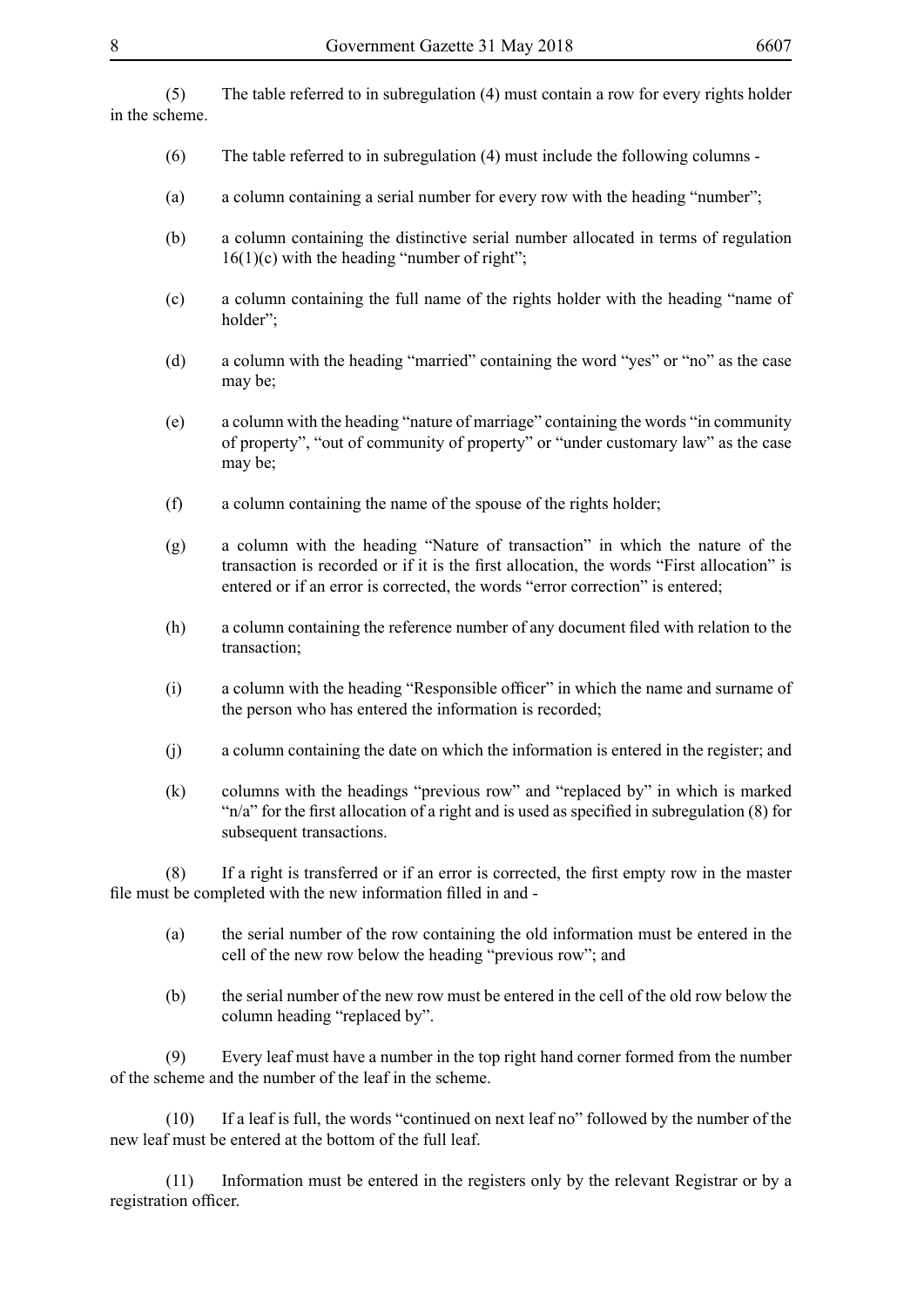(12) Information must be entered in the registers in clear and legible hand writing and the relevant Registrar or registration officer must put his or her name in the cell below the column with the heading "responsible officer".

#### **Land hold title register**

**11.** (1) The master file for the land hold title register must have such number of leafs for every scheme as may be necessary to enter the information required by this regulation.

(2) The first leaf of the scheme must contain the general information relating to the scheme which information must include -

- (a) the name of the scheme;
- (b) the name of the relevant authority;
- (c) the date on which the establishment of the scheme has been approved by the relevant authority;
- (d) the date on which the scheme has been established;
- (e) the reference number of the document containing the conditions imposed on the scheme under section 13(6) of the Act;
- (f) the reference number of the constitution of the scheme;
- (g) the number of plots in the scheme;
- (h) a unique number allocated to the scheme in a manner determined by the Registrar of Deeds; and
- (i) a description of the blockerf of the scheme which is sufficient to identify it unambiguously.

(3) Following the general information, the file must contain one or more leafs for each plot in the scheme.

(4) The first leaf for a plot must contain general information relating to the plot followed by a table containing a row for every transaction performed in respect of the plot.

- (5) The general information relating to the plot must include -
- (a) the number of the plot in the scheme;
- (b) a list of co-ordinates specifying the boundaries of the plot; and
- (c) the reference number for the document specifying the conditions that relate to that plot imposed under section 13(6) of the Act.
- (6) The table referred to in subregulation (4) must contain the following columns -
- (a) a column containing a serial number for every row with the heading "number";
- (b) a column containing the full name of the rights holder with the heading "name of holder";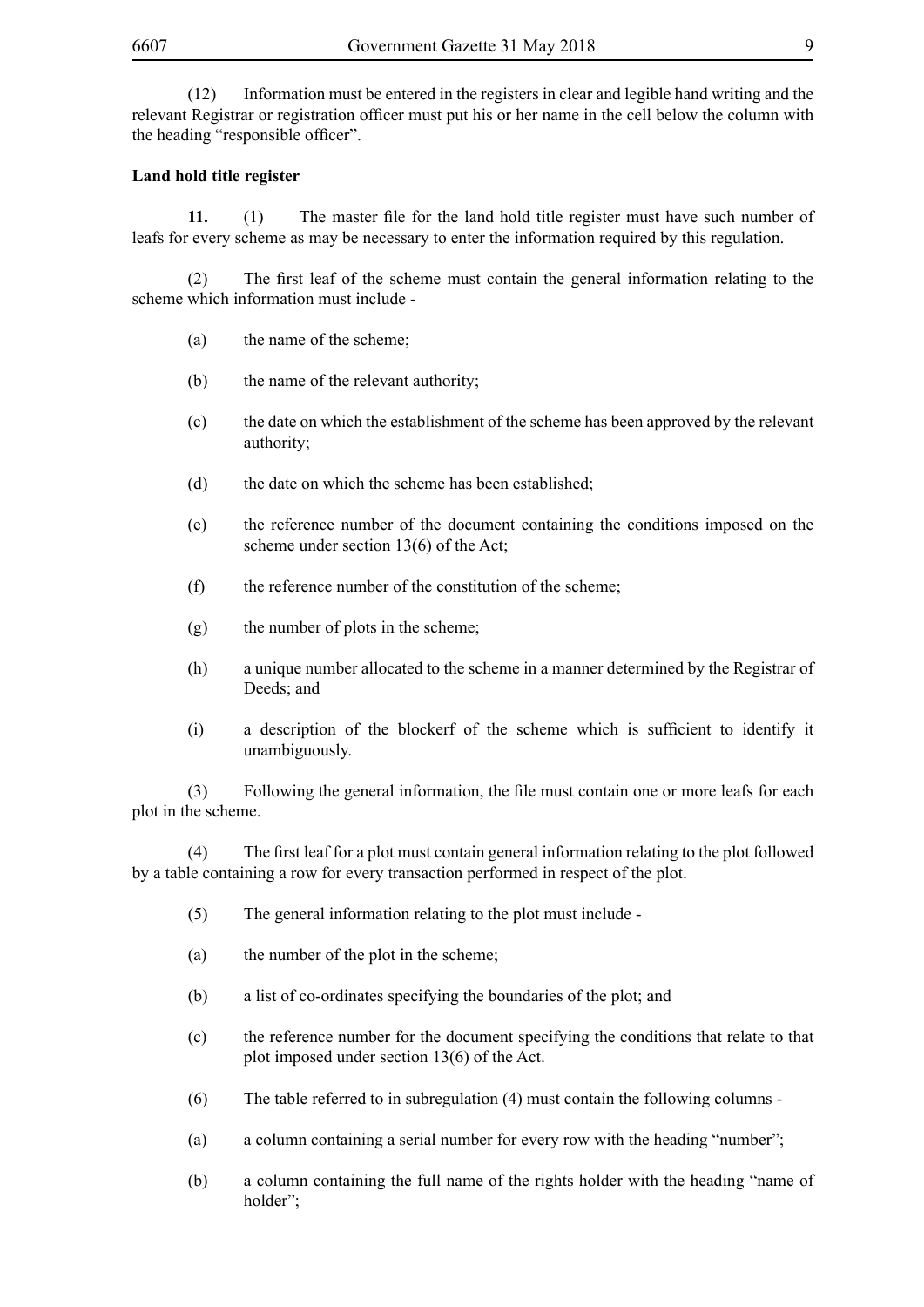- 
- (c) a column with the heading "married" containing the word "yes" or "no" as the case may be;
- (d) a column with the heading "nature of marriage" containing the words "in community of property", "out of community of property" or "under customary law" as the case may be;
- (e) a column containing the name of the spouse of the rights holder;
- (f) a column with the heading "Nature of transaction" in which the nature of the transaction is recorded or if it is the first allocation, the words "First allocation" is entered or if an error is corrected, the words "error correction" is entered;
- (g) a column containing the reference number of any document filed with relation to the transaction;
- (h) such columns as the Registrar of Deeds considers necessary indicating whether a plot is subject to a mortgage and indicating whether any servitudes are registered in favour or against the plot, which columns must be duplicated with each new row unless the transaction changes the information, in which case the new information must be entered;
- (i) a column with the heading "Responsible officer" in which the name and surname of the person who has entered the information is recorded; and
- (j) a column containing the date on which the information is entered in the register.

(7) If a transaction is performed, the first empty row in the table referred to in subregulation (4) must be completed with the information relating to that transaction.

- (8) For the purposes of subregulation (7) transaction means the following acts -
- (a) the transfer of rights;
- (b) the registration of a mortgage bond;
- (c) the cancellation, cession or amendment of a mortgage bond;
- (d) the creation of a servitude;
- (e) the cancellation or amendment of a servitude; or
- (f) the correction of an error.
- (9) Every leaf must have a number in the top right hand corner -
- (a) formed from the number of the scheme and the number of the leaf in the scheme if the leaf is part of the general information; and
- (b) formed from the number of the scheme, the number of the plot and the number of the leaf in the information relating to the specific plot.

(10) If a leaf is full, the words "continued on next leaf no" followed by the number of the new leaf must be entered at the bottom of the full leaf.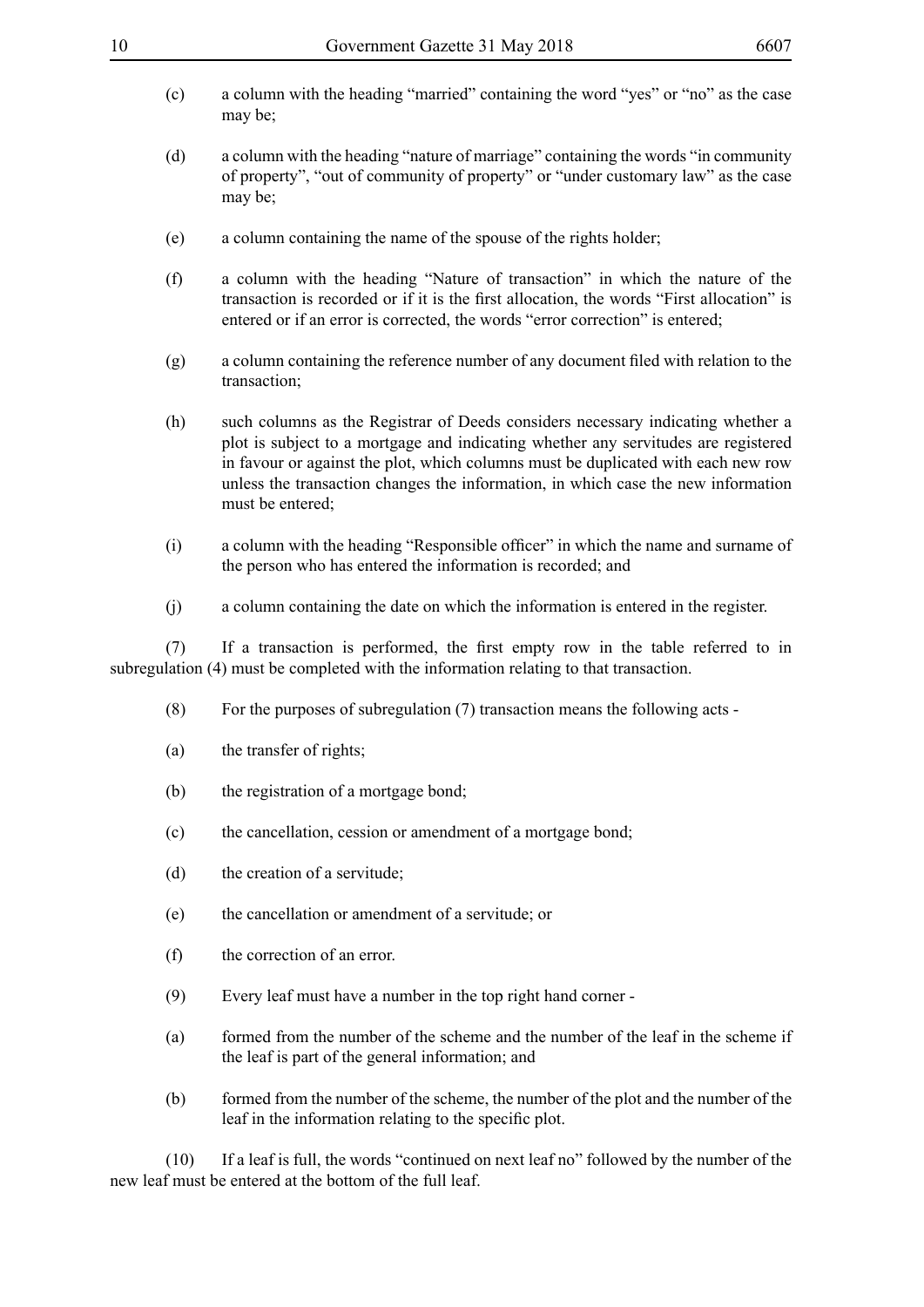(11) Information must be entered in the registers only by the relevant Registrar or by a registration officer.

(12) Information must be entered in the registers in clear and legible hand writing and the relevant Registrar or registration officer must put his or her name in the cell below the column with the heading "responsible officer".

## **Blockerf**

**12.** (1) The Registrar of Deeds must on receipt of a notice in terms of sections 12(2) or 13(2) of the Act notify the Surveyor-General of the establishment of the scheme in question.

(2) The Surveyor-General must on receipt of the notice referred to in subregulation (1) endorse the designation of the land as a blockerf on the diagram or general plan thereof.

### **Steps before approval of starter title scheme**

**13.** (1) Before the approval of the establishment of a starter title scheme is considered in terms of section 12(1) of the Act, the applicant must, if it is not the relevant authority, lodge such documentation as the relevant authority may require together with the application to establish a starter title scheme in terms of section 11(1) of the Act.

(2) Upon receipt of the documentation referred to in subregulation (1), the relevant authority must comply with section 11(7), (8) and (9) of the Act and compile an explanatory report which must record all matters relevant to its consideration of the establishment of the scheme concerned.

(3) As soon as possible after the approval of the establishment of the scheme concerned, the relevant authority must submit the report referred to in subregulation (2), together with such other information as it deems necessary, to the relevant Registrar.

### **Steps before approval of land hold title scheme**

**14.** (1) The person applying for the establishment of a land hold title scheme, must, subject to the Act and these Regulations, in collaboration with the relevant authority if the applicant is not the relevant authority, and after consultation with the persons included or to be included in the list referred to in section 11(5) of the Act, prepare a layout plan in respect of the blockerf concerned and he or she must -

- (a) determine the location of plots on the blockerf on which such scheme is to be established;
- (b) as far as is reasonably possible determine the location of the plots in a way requiring the least relocation of existing buildings and structures used by the households as their homes or for domestic purposes;
- (c) indicate on that layout plan the location of every plot, the location of common property (which might include streets or public places) and servitudes that require such indication for its adequate specification, as well as any existing servitudes on the blockerf;
- (d) allocate to each plot, public place and street a distinctive serial number which number must be indicated on the plan; and
- (e) sign the layout plan and indicate thereon the date on which it was prepared.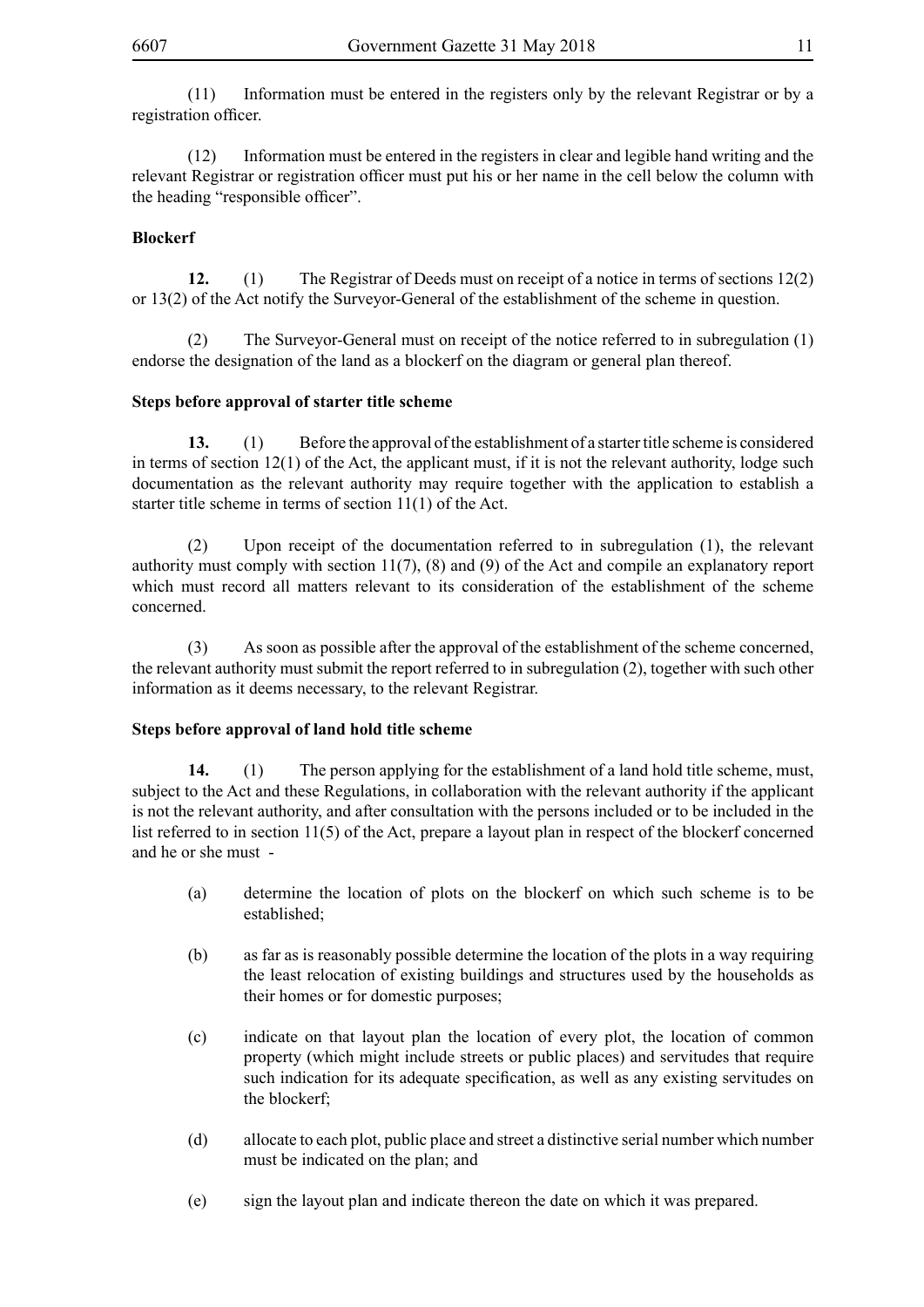(2) Before the approval of the land hold title scheme concerned is considered in terms of section 13(1) of the Act, the applicant must, if it is not the relevant authority, lodge such documentation as the relevant authority may require together with the layout plan with the relevant authority for the completion of the application to establish a land hold title scheme in terms of section 11(1) of the Act.

(3) If the relevant authority is not the initiator of the land hold title scheme concerned, it may require an applicant to make the amendments and adjustments to the layout plan which it thinks are necessary.

(4) Upon receipt of the documentation referred to in subregulation (2), the relevant authority must comply with section 11(7), (8) and (9) of the Act and compile an explanatory report which must record all matters relevant to its consideration of the establishment of the scheme concerned.

(5) As soon as possible after the approval of the establishment of the scheme concerned, the relevant authority must submit the report referred to in subregulation (4) together with such other information as it deems necessary, to the relevant Registrar.

### **Establishing of association and adoption of name**

**15.** (1) As soon as possible after the establishment of a starter title scheme or a land hold title scheme has been approved by the relevant authority, it must instruct an officer in its employ to call a meeting of the persons to whom rights will be allocated in the scheme for the purpose of establishing an association for the scheme as contemplated in section 18 of the Act.

(2) The officer instructed as contemplated in subregulation (1), must ensure that the proceedings at the meeting are democratic and participatory.

(3) The officer instructed in terms of subregulation (1) must extensively assist the intended members of the association to design and prepare the constitution of the association: Provided that if the persons resident on a scheme are members of an existing association, that association may be converted into the association of the scheme.

(4) At the meeting referred to in subregulation (1) each prospective holder has one vote for each holding or plot as the case may be.

(5) At the meeting referred to in subregulation (1) the members must also propose a name by which the scheme must be known.

(6) The name proposed must be submitted to the relevant authority who must reject the name if -

- (a) the name is offensive or undesirable;
- (b) the name is the name of a starter title scheme or land hold title scheme in the area of jurisdiction of the relevant authority in whose jurisdiction the scheme is situated; or
- (c) the name is the name of a juristic person, or contains a trademark or any name to which a person has any form of intellectual property.

(7) The officer instructed in terms of subregulation (1) must submit a copy of the constitution to the local authority together with a request to approve the proposed name.

(8) If the relevant authority rejects the name or is of the opinion that the constitution of the association does not comply with the provisions of these regulations or the Act, the officer must call a further meeting to propose a new name or amend the constitution.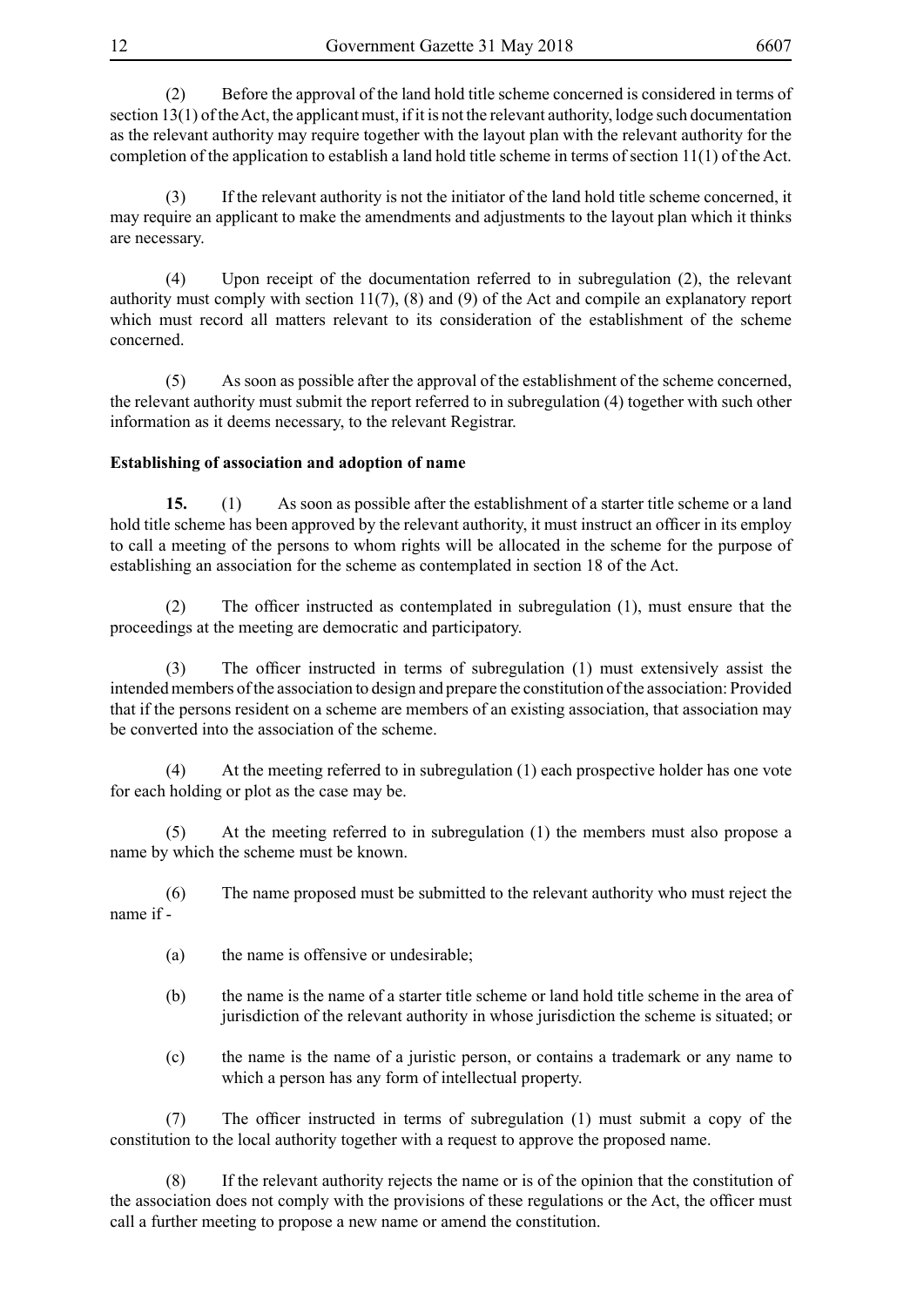(9) After the constitution has been adopted and the name has been approved by the relevant authority, a copy of the constitution under cover of a certificate issued by the officer instructed under subregulation (1) in which he or she certifies that -

- (a) he or she has performed his or her duties prescribed by this regulation;
- (b) the constitution has been adopted by a meeting of the persons to whom rights will be allocated; and
- (c) stating the name of the scheme proposed by the persons to whom rights will be allocated,

must be submitted to the relevant Registrar.

#### **Steps after approval of establishment of starter title scheme**

**16.** (1) After receipt of the documents referred to in regulation 13(3) and after the payment of the fees referred to in regulation 33(3), the relevant Registrar must designate a land measurer who must -

- (a) determine the location of the starter title rights to be allocated in the starter title scheme on the blockerf on which the scheme is to be established;
- (b) as far as is reasonably possible and in consultation with the intended holders of starter title rights determine the locations in a way requiring the least relocation of existing buildings and structures used by the households as their homes or for domestic purposes;
- (c) allocate a distinctive serial number to each location in the scheme;
- (d) mark each building, or the most substantial building if there are more than one, erected and occupied by the household of each person to be included in the list referred to in section 12(9) of the Act with that serial number in a durable material to ensure the permanence of such marking; and
- (e) determine a reference point which specifies the location for each starter title right as contemplated in section  $9(1)(a)$  of the Act with an accuracy of at least 1 meter.

(2) The land measurer must deliver the following documents, duly signed and dated and endorsed with the name of the scheme to the relevant Registrar -

- (a) a report on the determination under subregulation (1);
- (b) a list of the distinctive serial numbers referred to in subregulation  $(1)(c)$  and coordinates of the reference points contemplated in subregulation (1)(e); and
- (c) a certificate issued and signed by him or her stating that the co-ordinates have been checked directly in the field and that he or she is satisfied of the correctness thereof.

(3) The relevant Registrar may at any time direct a land measurer to amend or correct the information contained in the list of the distinctive serial numbers and co-ordinates of the reference points filed of record if, in the opinion of that registrar, circumstances in the applicable starter title scheme warrant such amendment or correction, and such amended or corrected list together with the field notes associated with such work must be filed of record in the Land Rights Office.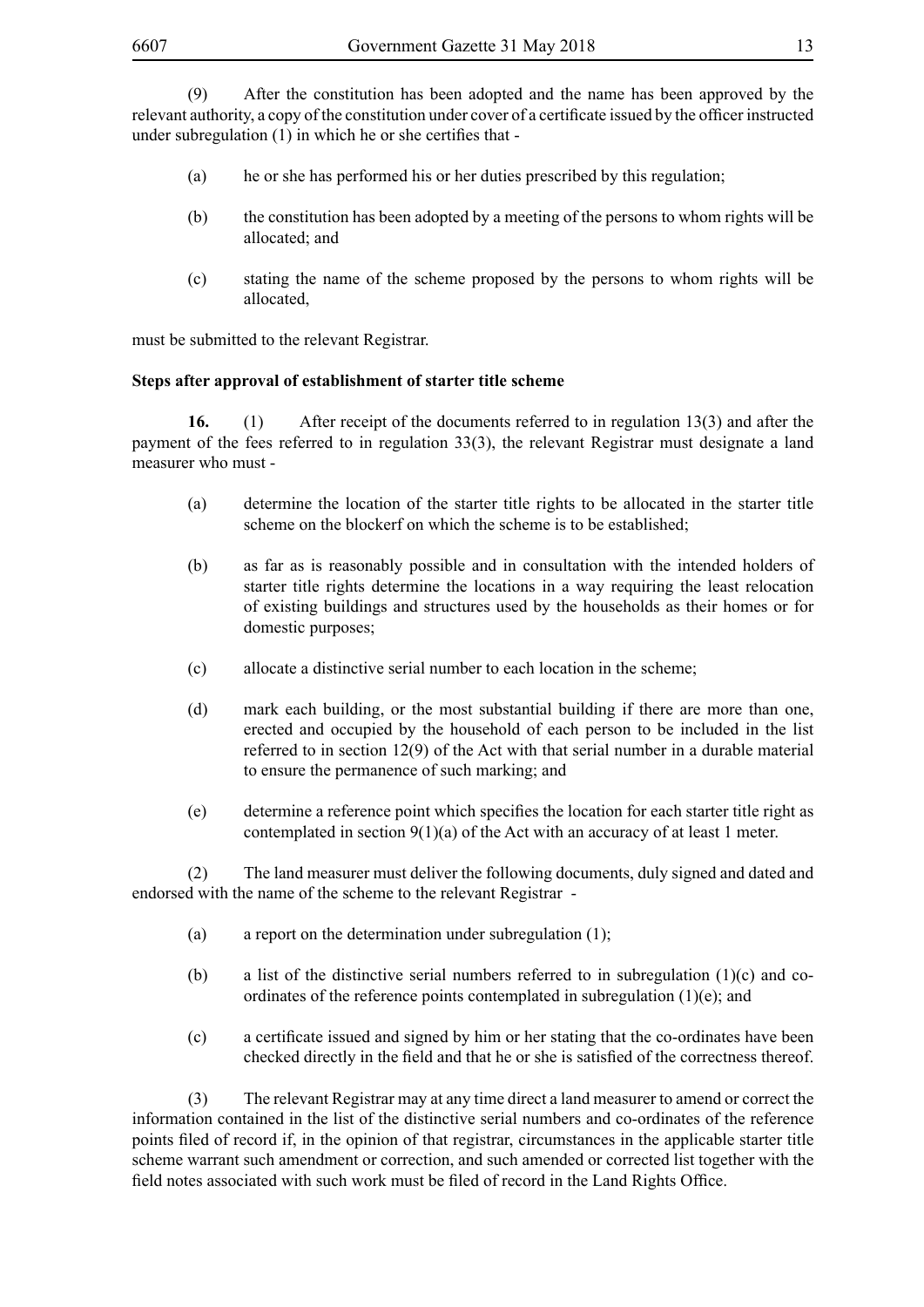(4) Before issuing a direction under subregulation (3), the relevant Registrar must notify the holder of any starter title right or other right affected by that direction and consider the information provided by that person.

(5) If the relevant Registrar is satisfied with the documents referred to in subregulation (2), he or she must file them of record in the Land Rights Office and proceed to comply with section 12(8) to (12) of the Act.

# **Steps after approval of establishment of land hold title scheme**

**17.** (1) The relevant authority must together with the notice provided for in section 13(2) and (8) of the Act, deliver a copy of the explanatory report compiled in terms of regulation 14(4) to the Registrar of Deeds and the relevant Registrar.

(2) The notice and the attached copy of the explanatory report must be filed of record in the Land Rights Office.

(3) On receipt of the documents referred to in subregulation (1) and after the payment of the fees prescribed by regulation 33(4), the relevant Registrar must forthwith apply to the Registrar of Deeds to open a land hold title register and cause all the particulars relating to the scheme to be entered in the applicable land hold title register.

(4) As soon as possible after the relevant Registrar has received the documentation referred to in subregulation (1), he or she must designate a land measurer to prepare a land hold plan which is the description of the plots referred to in section 11(4) of the Act.

- (5) The land measurer referred to in subregulation (4), must -
- (a) obtain all available information in respect of any previous surveys of the blockerf concerned and of the adjoining pieces of land from the office of the Surveyor-General who must, if he or she is in a position to do so, supply that information to the land measurer;
- (b) survey the internal boundaries of all plots, streets and other public places shown on the layout plan in accordance with the regulations made in terms of the Land Survey Act, 1993 (Act No. 33 of 1993) which survey must be done to an accuracy required by at least Class C in terms of such Regulations; and
- (c) prepare the land hold plan, depict the location of any servitude referred to in section  $10(5)(c)$  or (d) of the Act on the plan, endorse the land hold plan with the name of the scheme to which it applies, and sign and date the plan.

(6) The land measurer must lodge the land hold plan with the Surveyor-General for his or her confirmation that the land hold plan complies with the Land Survey Act together with the following documents -

- (a) a report on the survey and on incidental matters;
- (b) a co-ordinate list;
- (c) the original field book;
- (d) all calculations and computations, including relevant processing results and reports;
- (e) a copy of the layout plan used by him or her; and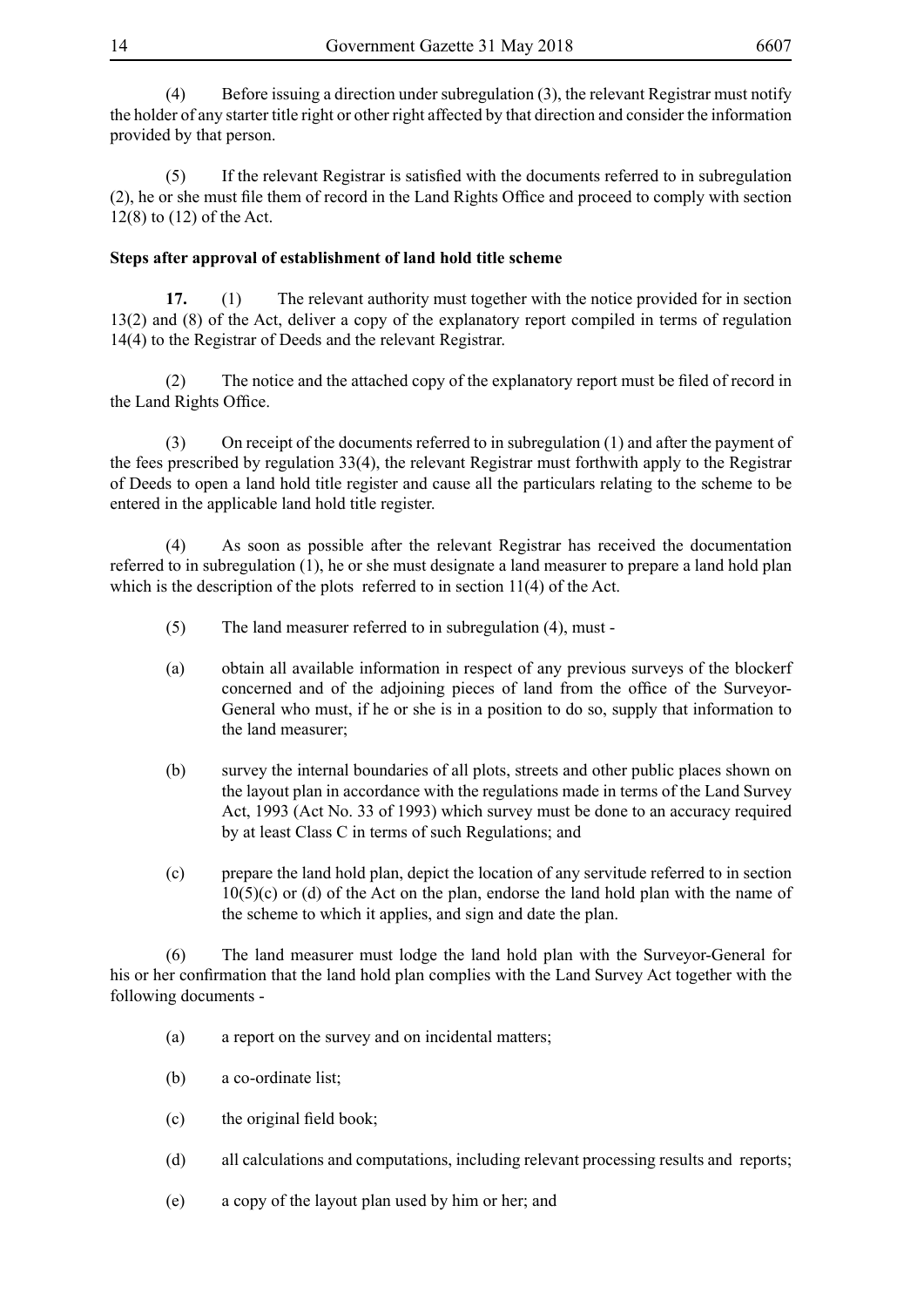- (f) a certificate from the responsible land measurer stating that
	- (i) the land hold plan is consistent with the layout plan on which it is based;
	- (ii) the consistency of information and plot areas have been checked directly from the land hold plan;
	- (iii) the co-ordinates of beacons appearing on the land hold plan have been checked against the co-ordinate list and the calculations of the fixes of such beacons; and
	- (iv) he or she has satisfied himself or herself of the correctness of such checks.

(7) After the Surveyor-General has approved the land hold plan, he or she must return the approved plan to the land measurer who must provide a copy thereof to the relevant authority and the original must be filed in the Land Rights Office.

- (8) The Registrar must examine the land hold plan and satisfy himself or herself that -
- (a) it is substantially consistent with the layout plan on which it is based; and
- (b) it incorporates the conditions imposed by the relevant authority in terms of section 13(6) of the Act in so far as such inclusion is appropriate.

(9) The Registrar may consult with the relevant authority to confirm that the land hold plan is consistent with the layout plan.

(10) A Registrar may if in his or her opinion circumstances in the applicable land hold title scheme warrant that amendment or correction, instruct a land measurer accordingly.

(11) A land measurer who has been instructed in terms of subregulation (10), must after consultation with the Surveyor-General and after notifying the holder of any plot or other right affected by that direction, amend or correct the information depicted on that land hold plan and that amended or corrected land hold plan together with the field notes must be filed of record in the Land Rights Office.

#### **Proposal to upgrade scheme**

- **18.** (1) A proposal to adopt a resolution -
- (a) to upgrade a starter title scheme to a land hold title scheme;
- (b) to upgrade a starter title scheme to full ownership; or
- (c) to upgrade a land hold title scheme to full ownership,

must be supported by at least 10% of the right holders in the scheme concerned.

(2) The proposal referred to in subregulation (1) must be recorded in writing and must be signed by each person who supports the proposal and the full name in block capitals together with the distinctive serial number allocated to the right held by him or her must be recorded with his or her signature on the proposal.

(3) The proposal must be submitted to the relevant authority, the relevant Registrar and the chairperson of the management committee of the association of the scheme.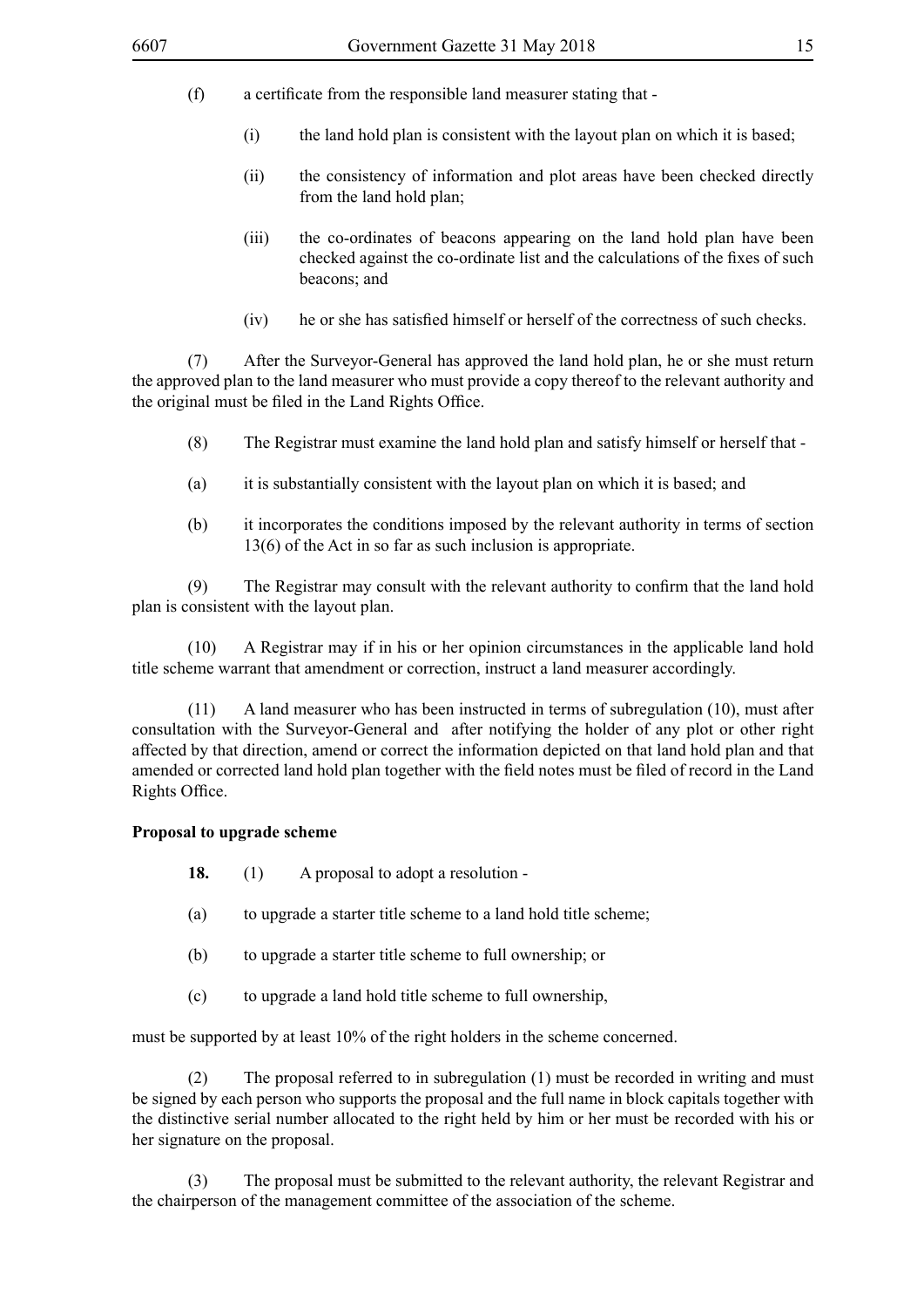(4) The chief executive officer of the relevant authority must designate an officer to attend the meeting and the relevant Registrar must designate a registration officer to attend the meeting or may personally attend the meeting as such representative.

(5) The chairperson must together with the representative of the relevant authority and of the Land Rights Office determine the date of the meeting to consider the proposal.

(6) The chairperson of the management committee of the association of the scheme must convene a meeting of all the right holders for the date determined in terms of subregulation (5) by written notice delivered to every such member.

(7) Despite any provision to the contrary in the constitution of the association of the scheme, a quorum at a meeting to upgrade a scheme is 75% of the right holders in the scheme.

(8) If a resolution to upgrade a scheme is adopted, that resolution must be recorded in writing and must be signed by each rights holder who voted in favour of the adoption of the resolution whose full name in block capitals and the distinctive serial number allocated to the right held by him or her must be recorded with his or her signature and the chair person must lodge the original of that resolution with the application to upgrade the scheme to the relevant authority.

(9) The representative of the Land Rights Office must prepare a report setting out his or her observations in relation to -

- (a) whether the notice of the meeting was effective in ensuring the presence of the right holders at the meeting;
- (b) the number of right holders present at the meeting;
- (c) whether the proceedings at the meeting were conducted in a fair and democratic manner and if not, the reasons for such observation;
- (d) the number of right holders who voted in favour of and the number who voted against the adoption of the resolution; and
- (e) the views of any dissenting persons.

### **Upgrading starter title rights to land hold title rights**

**19.** (1) On receipt of the application in terms of regulation 18(9) for the upgrade of a starter title scheme to a land hold title scheme, the relevant authority must -

- (a) examine the application to satisfy itself that the application has been made lawfully and complies with the Act and these Regulations;
- (b) if it is not so satisfied, consult with the applicants in order to rectify any defect in the application and thereafter either grant the application or, for good and proper reason, reject it and provide the applicants with its reasons therefor in writing; and
- (c) if the application is granted, proceed with the upgrade.

(2) The upgrade must be completed in accordance with regulation 17 and section 14 of the Act, with appropriate changes.

(3) The Certificates of Starter Title Right issued to every holder of a starter title right in the scheme being upgraded must be surrendered to the relevant Registrar against the issue of -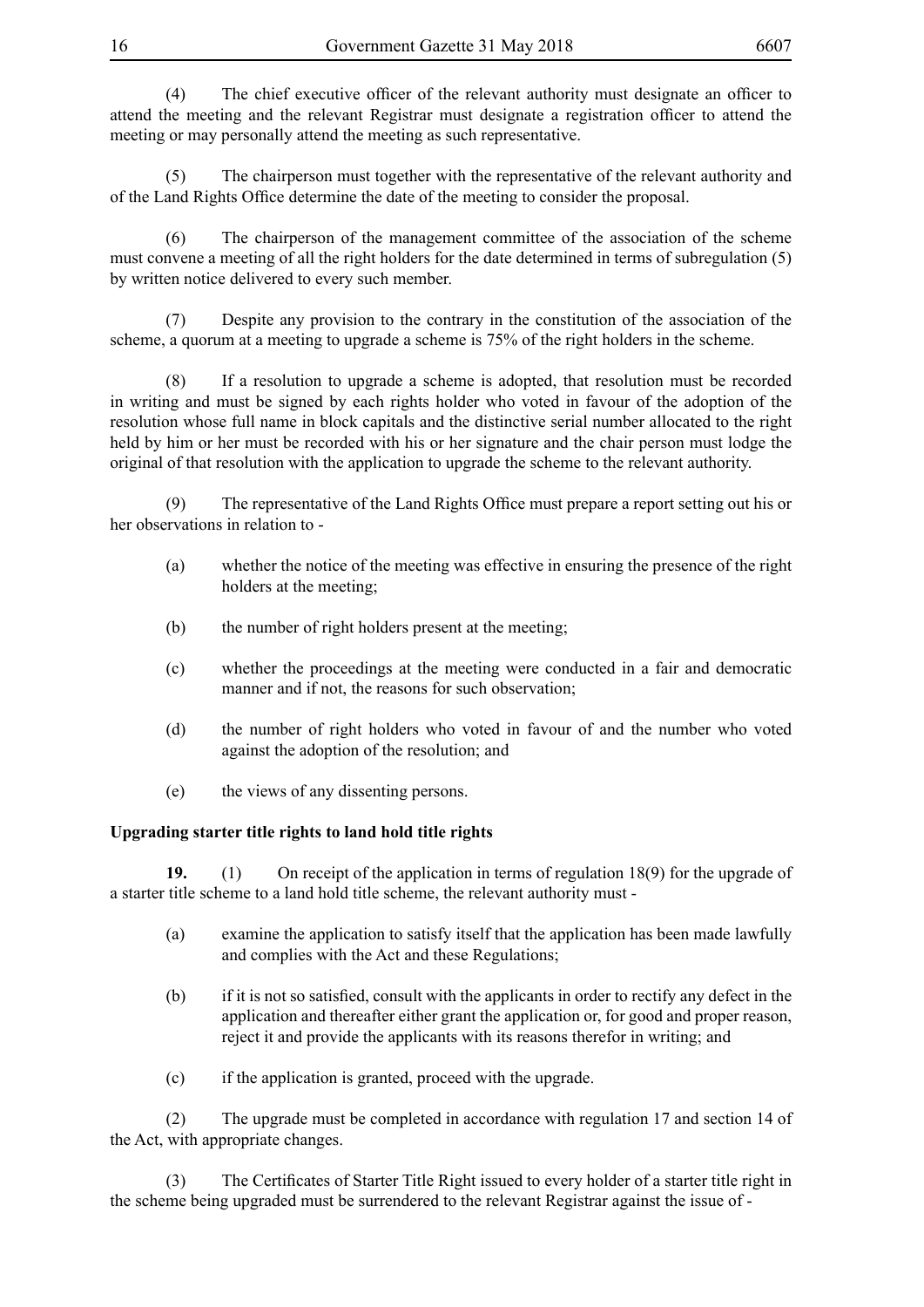- (a) a Certificate of Land Hold Title Right in respect of the upgraded land hold title scheme; or
- (b) a Certificate of Starter Title Right in a similar scheme in respect of a starter title right issued to a holder of such right who did not agree to the upgrade as contemplated in section 14(2) of the Act.

(4) On receipt of the Certificates of Starter Title Right in terms of subregulation (2), the relevant Registrar must endorse thereon that the starter title right recorded therein has been cancelled.

(5) A starter title scheme will be deemed to have been upgraded to a land hold title scheme in compliance with subregulation (3) and the opening of a land hold title register in terms of regulation 17(3).

## **Cancellation of starter title register and opening of land hold title register**

**20.** (1) The relevant Registrar must notify the Registrar of Deeds of the upgrading of the relevant starter title scheme to a land hold title scheme.

- (2) On receipt of the notice in terms of subregulation (1), the Registrar of Deeds must -
- (a) close the starter title register opened in respect of the cancelled starter title scheme and open a land hold title register and enter therein the information arising from the upgrade; and
- (b) notify the Surveyor-General of such upgrade who must endorse such fact on the diagram or general plan of the applicable blockerf.

### **Upgrade to full ownership**

**21.** (1) After the relevant authority has approved the application to upgrade a starter title scheme or land hold title scheme to full ownership, it must proceed to subdivide the blockerf in accordance with the applicable laws.

(2) The relevant authority must ensure that the land hold plan and all other documents, plans and schemes are updated to provide for the new erven and new public places to be created by the subdivision.

(3) Subject to subregulation (4), after compliance with section 15(2) of the Act and with subregulation (2) in respect of a blockerf on which a starter title scheme or a land hold title scheme has been established, the relevant authority must deliver a notice to the relevant Registrar and the Registrar of Deeds giving notice of the upgrade whereupon -

- (a) deeds must be prepared by the Registrar of Deeds in such a manner that the rights and obligations created by servitudes, restrictive conditions and mortgages are preserved as far as possible;
- (b) the Certificates of Starter Title Right or the Certificates of Land Hold Title Right issued to every holder of a right in the scheme being upgraded must be surrendered to the Registrar of Deeds against the issue of a deed in the erf created by the upgrade or the issue of a certificate of right in a similar scheme;
- (c) the starter title right or the land hold title right held by any person in respect of the scheme concerned being upgraded to full ownership is extinguished simultaneously with the issue to the former holder of such rights of a title deed or with the payment of fair compensation in terms of section 15(4) of the Act;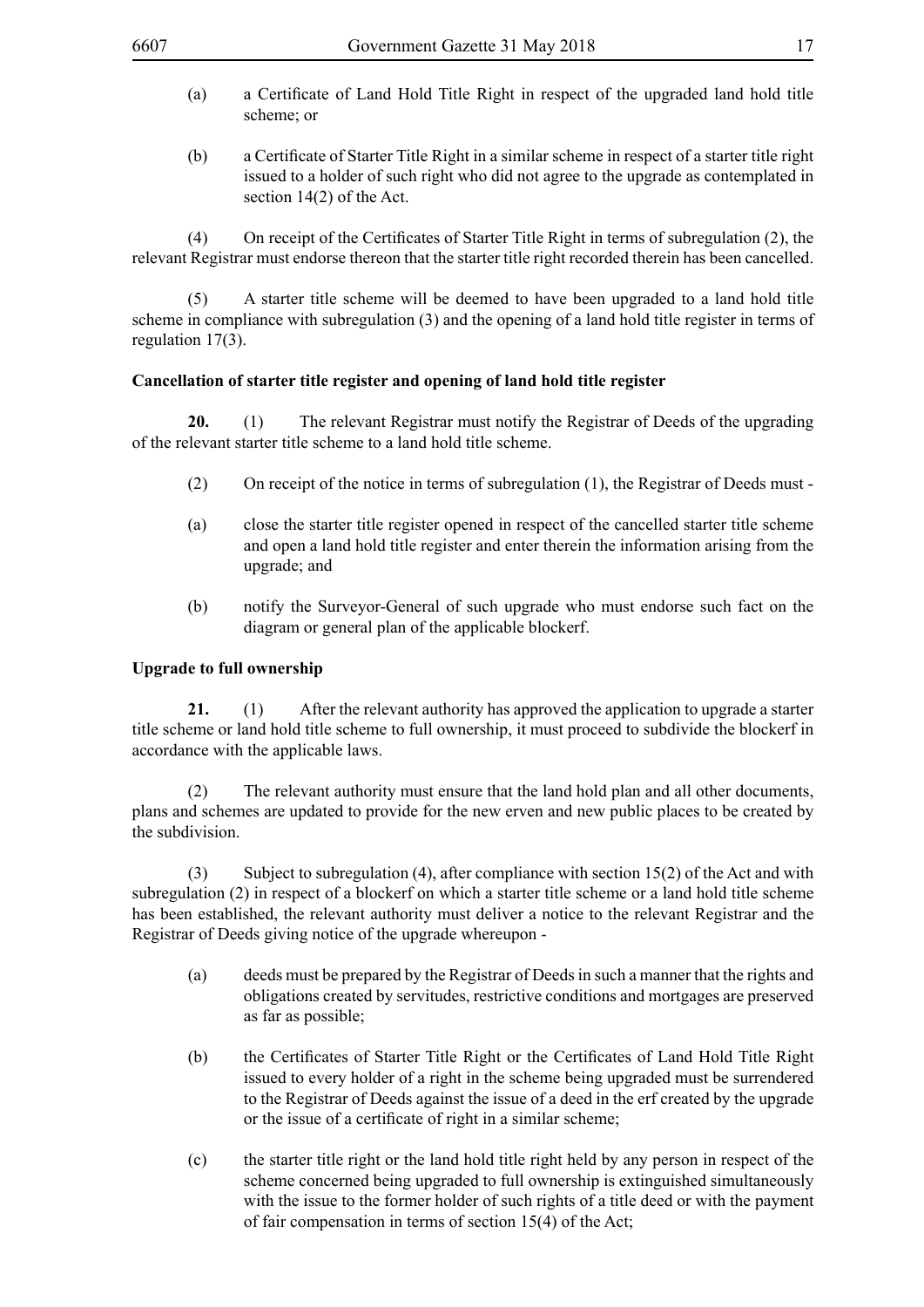(d) the relevant Registrar must -

- (i) note the extinction of the relevant starter title or land hold title right on any Certificate of Starter Title Right or any Certificate of Land Hold Title Right;
- (ii) make all such alterations, amendments, endorsements and entries in the registers and records kept in the Land Rights Office as may be necessary; and
- (iii) in the case of a land hold title register, cancel the land hold plan; and
- (e) the Registrar of Deeds must
	- (i) close the starter title register or the land hold title register and notify the Surveyor-General and the relevant authority concerned in writing that the register has been closed;
	- (ii) register all erven in the name of the persons entitled thereto.

(4) Any mortgage bond registered against any land hold title right to be upgraded to full ownership must be cancelled simultaneously with such upgrade and a mortgage bond subject to substantially similar conditions must be registered against the erf in question.

(5) Every servitude referred to in section  $10(5)(c)$  or (d) of the Act, and every restrictive condition imposed under section 12(6) or 13(6) of the Act, must be registered over or in favour of such erven as are appropriate, unless such servitude or restrictive condition becomes unnecessary due to the conversion of the scheme to full ownership.

# **Certificate of right**

**22.** (1) Subject to this regulation the Registrars must issue certificates of right in the form approved by the Registrar of Deeds to -

- (a) the holder of a starter title right;
- (b) the holder of a land hold title right;
- (c) the holder of a mortgage bond; or
- (d) the holder of a servitude contemplated in section  $10(5)(d)$  of the Act.
- (2) All certificates referred to in subregulation (1) must -
- (a) indicate the Land Rights Office issuing the certificate;
- (b) state the name and number of the scheme concerned;
- (c) state the number of the right;
- (d) state all particulars of the holder of the right to which the certificate relates which are recorded in the register held in the Land Rights Office; and
- (e) be signed by the relevant Registrar.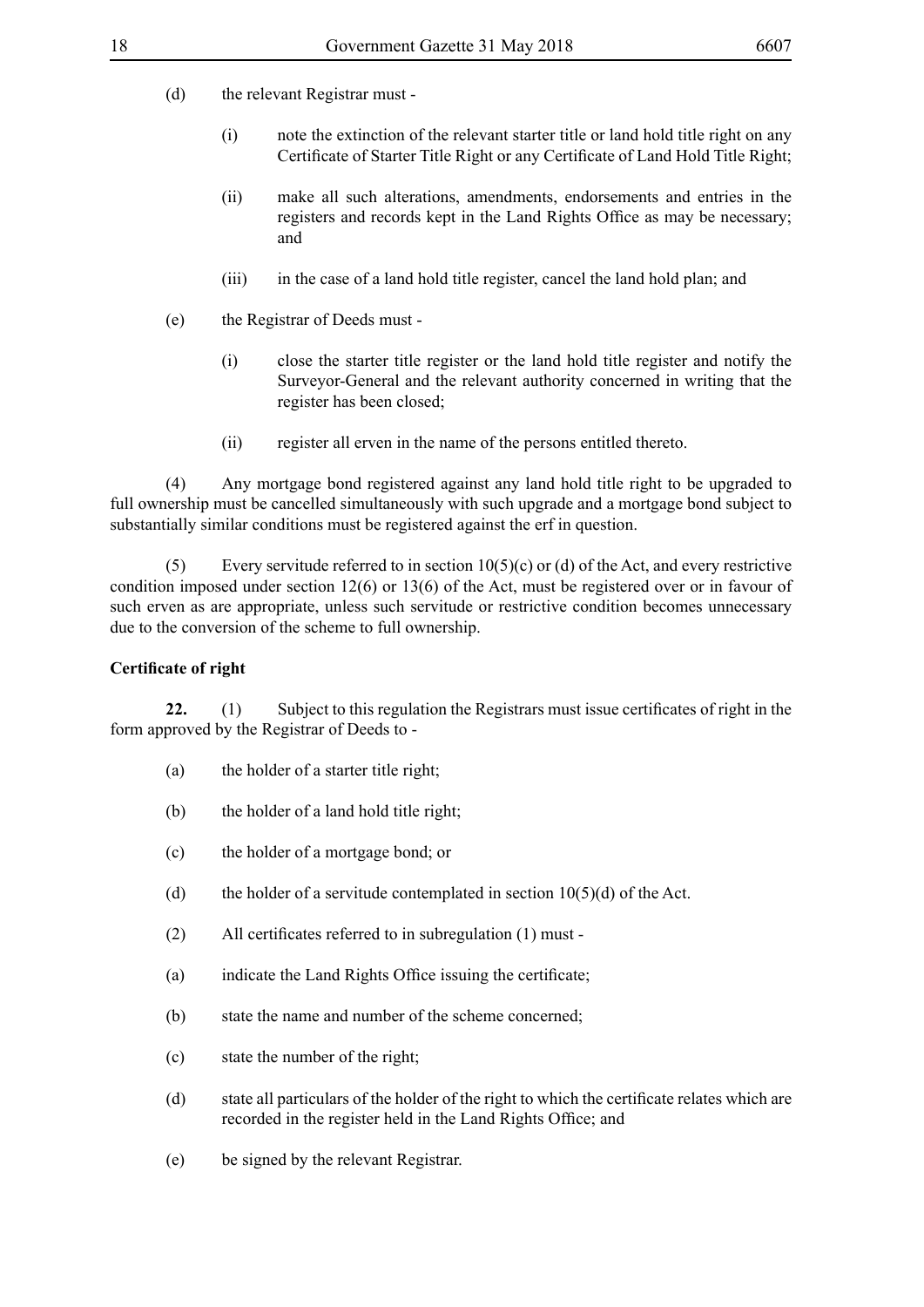(3) A certificate of right may have such security features including water marks, bar codes, serial numbers or checksums as the Registrar of Deeds may determine and any certificate lacking such security features may be regarded as invalid.

- (4) A certificate of land hold title must -
- (a) indicate whether the title is subject to a mortgage and must in respect of every mortgage indicate all particulars required by subregulation (5);
- (b) indicate whether the plot is subject to a servitude contemplated in section  $10(5)(d)$ of the Act and in respect of every servitude record all the information referred to in subregulation (6);
- (c) indicate whether the plot is a servient plot in respect of a servitude contemplated in section  $10(5)(c)$  of the Act, and if it is the case, indicate the number of the dominant plot; or
- (d) indicate whether the plot is the dominant plot in respect of a servitude contemplated in section  $10(5)(c)$  of the Act, and if it is the case, indicate the number of the servient plot.
- (5) The certificate of right issued to a bond holder in respect of a mortgage bond must -
- (a) contain all the information recorded in the land hold title register in respect of the plot and the holder of the right;
- (b) contain all the information recorded in the land hold register in respect of the person in favour of whom the bond has been issued; and
- (c) indicate the reference number of the document recording the conditions subject to which the mortgage has been granted.

(6) The certificate of right issued to a bond holder in respect of a servitude referred to in section  $10(5)(c)$  of the Act, must -

- (a) contain all the information recorded in the land hold title register in respect of the plot and the holder of the right;
- (b) contain all the information recorded in the land hold register relating to the person in whose favour the servitude has been granted; and
- (c) indicate the reference number of the document recording the conditions subject to which the servitude has been granted.

(7) A Registrar may, on request of the holder of a certificate of right and after payment of the prescribed fees, make an endorsement thereon if any error is discovered or the marital status of the holder thereof or any particular indicated thereon has changed.

## **Transfer of rights**

**23.** (1) Subject to the Act and to these Regulations, a starter title right and a land hold title right are transferred by -

(a) the completion of a form as determined by the Registrar of Deeds and the delivery thereof to the relevant Registrar when the parties or their representatives appear before the registrar as contemplated in regulation 7 read with regulation 8;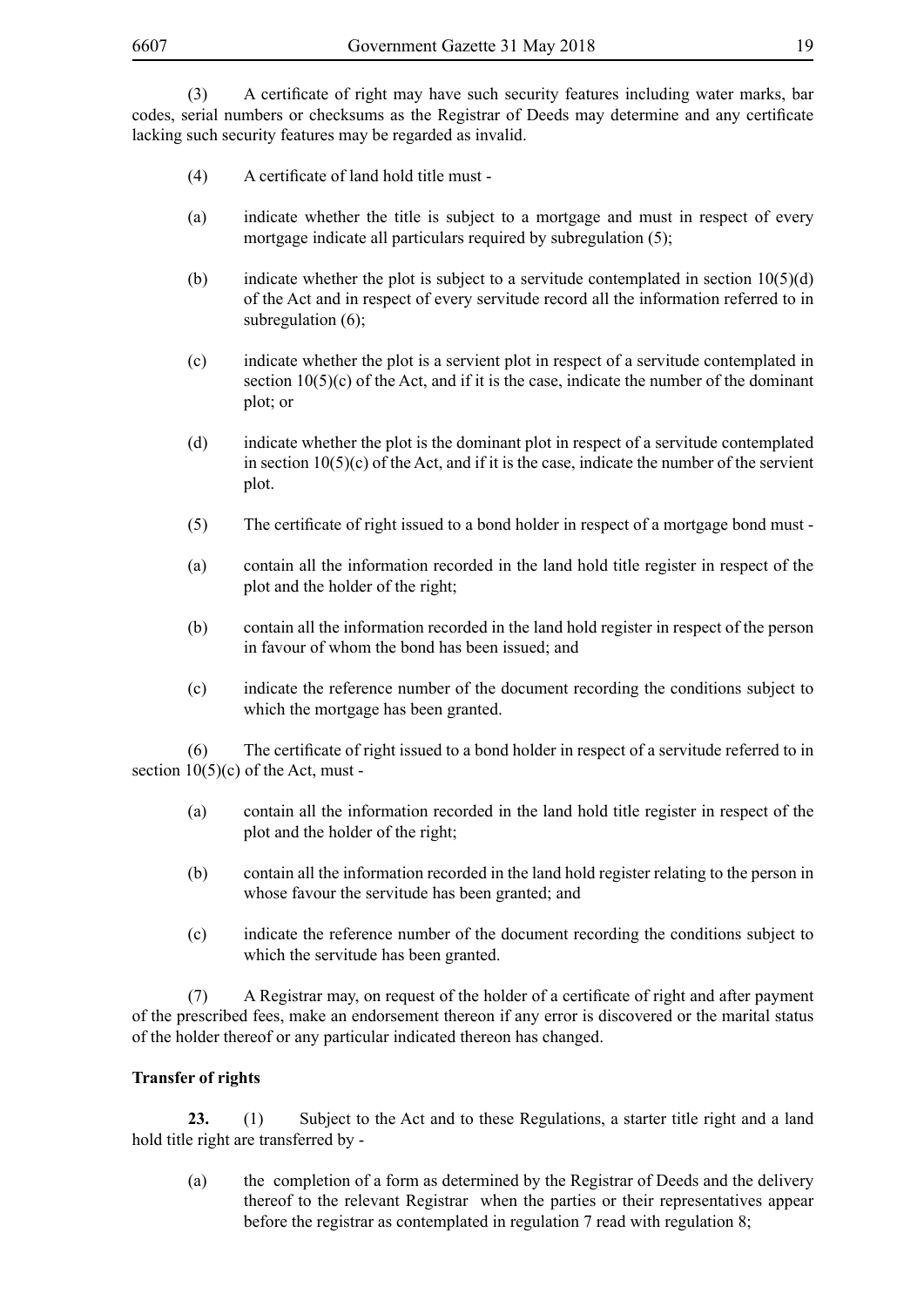- (b) the entry of the information in the relevant register in the manner prescribed by these regulations; and
- (c) the issue to the transferee of a Certificate of Starter Title Right or a Certificate of Land Hold Title Right and the cancellation of the starter title certificate or land hold title certificate held by the transferor.

(2) If the Registrar proceeds as contemplated in section  $9(6)$  of the Act, he or she must comply with that subsection and with subregulation (1) to the extent to which that is possible.

(3) On receipt of the form referred to in subregulation (1)(a) and before proceeding in terms of subregulation (1)(b), the Registrar must satisfy himself or herself -

- (a) if the transaction relates to a starter title right, that the person to whom the rights are to be transferred is not then the holder of a starter title right in any starter title scheme or the owner of any immovable property or land hold title right in Namibia;
- (b) that such transfer is not a contravention of any condition imposed in terms of section 12(6) of the Act if the transaction involves a starter title right or of section 13(6) of the Act if the transaction relates to land hold title right;
- (c) that the person who intends to transfer the right is the holder of the right in question;
- (d) that the representative appearing before the Registrar has been authorised to perform the transaction in question; and
- (e) that there is no mortgage on the plot or the mortgage holder has consented to the transaction.

(4) The Registrar must provide such assistance to the transferor and transferee as may be necessary -

- (a) in the preparation, execution and registration of any transaction contemplated in subregulation (1);
- (b) to ensure compliance with any law regulating or applicable to the sale or transfer of such rights; and
- (c) in ensuring that any financial obligations between the parties or to any other party arising from or associated with such transaction, including any holder of a bond are settled.

### **Mortgage bonds**

**24.** (1) A mortgage bond on a land hold title plot is registered, cancelled, ceded or amended by -

- (a) the completion of a form as determined by the Registrar of Deeds and the delivery thereof to the relevant Registrar when the parties or their representatives appear before the registrar as contemplated in regulation 7 read with regulation 8;
- (b) the owner of the plot and the holder of the bond signing a document containing the conditions subject to which the mortgage is granted during the appearance in terms of paragraph (a) and the filing of that document in the Land Rights Office: Provided that the document referred to in this paragraph may incorporate a document referred to in subregulation (5) by reference;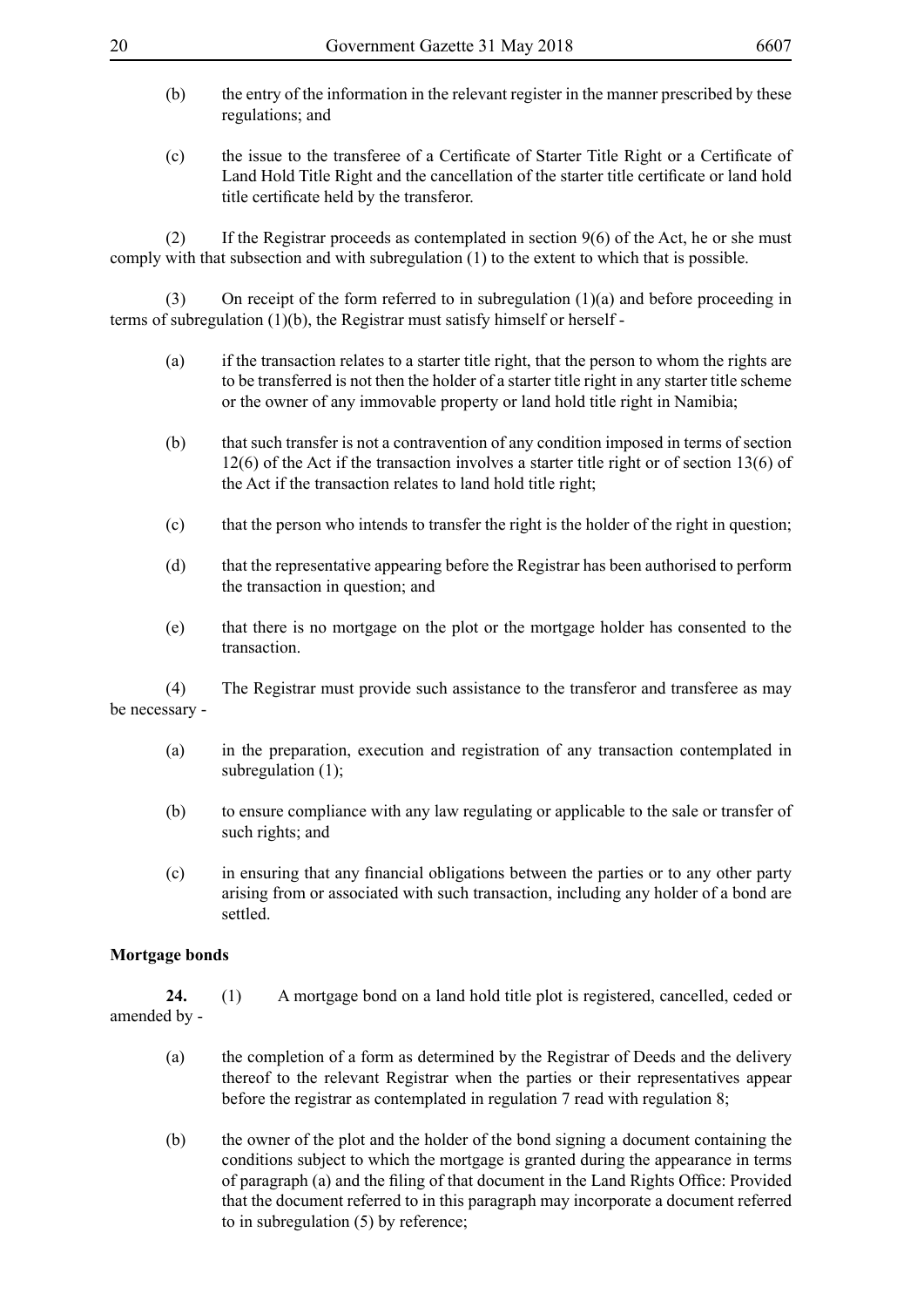- (c) the entry of the information in the relevant register in the manner prescribed by these regulations; and
- (d) the cancellation of the certificates of right which do not reflect the state of affairs after the registration and the replacement thereof with new certificates reflecting the state of affairs after the registration.

(2) The following particulars must be registered in a land hold title register in respect of a mortgage bond -

- (a) the personal details of the holder of the bond (full name and identity number of a natural person or the full name, registration number of a juristic person); and
- (b) subject to subregulation (5), the terms and conditions agreed to by the holder of the bond and the holder of the land hold title right which apply to a mortgage bond registered in accordance with subregulation (1) and any subsequent amendment thereof, which must include -
	- (i) the nature of the debt secured by the bond;
	- (ii) the full monetary value of the debt secured by the bond; and
	- (iii) the date on which the debt secured by the bond is to be fully repaid or discharged.

(3) Any person may on application to a relevant Registrar lodge a copy of the standard conditions applicable to loans granted by that person in a Land Rights Office.

(4) On receipt of an application in terms of subregulation (3), the Registrar concerned must file a copy of such conditions in his or her permanent records and assign a distinctive reference number thereto.

(5) Any mortgage bond registered subsequent to compliance with subregulation (4) may refer to such standard conditions by the reference number ascribed thereto instead of repeating such conditions in the document referred to in subregulation (1)(b).

### **Transfer of mortgaged plot**

**25.** (1) A Registrar may not register the transfer of a plot encumbered by a mortgage until the bond has been cancelled or the plot has been released from the operation of the bond with the written consent of the holder of the bond.

(2) If the certificate of right in respect of a bond which must be cancelled in terms of subregulation (1) has been lost or destroyed, then the Land Rights Office's duplicate of the certificate of right in respect of the bond must be cancelled before the Registrar may attest or execute the transfer.

(3) No cancellation of a bond, or release of a plot from the operation of a bond in terms of subregulation (1), is necessary if the transfer or cession referred to in that subsection is made -

- (a) by a competent officer in the execution of a judgement of a Court;
- (b) by the trustee of an insolvent estate;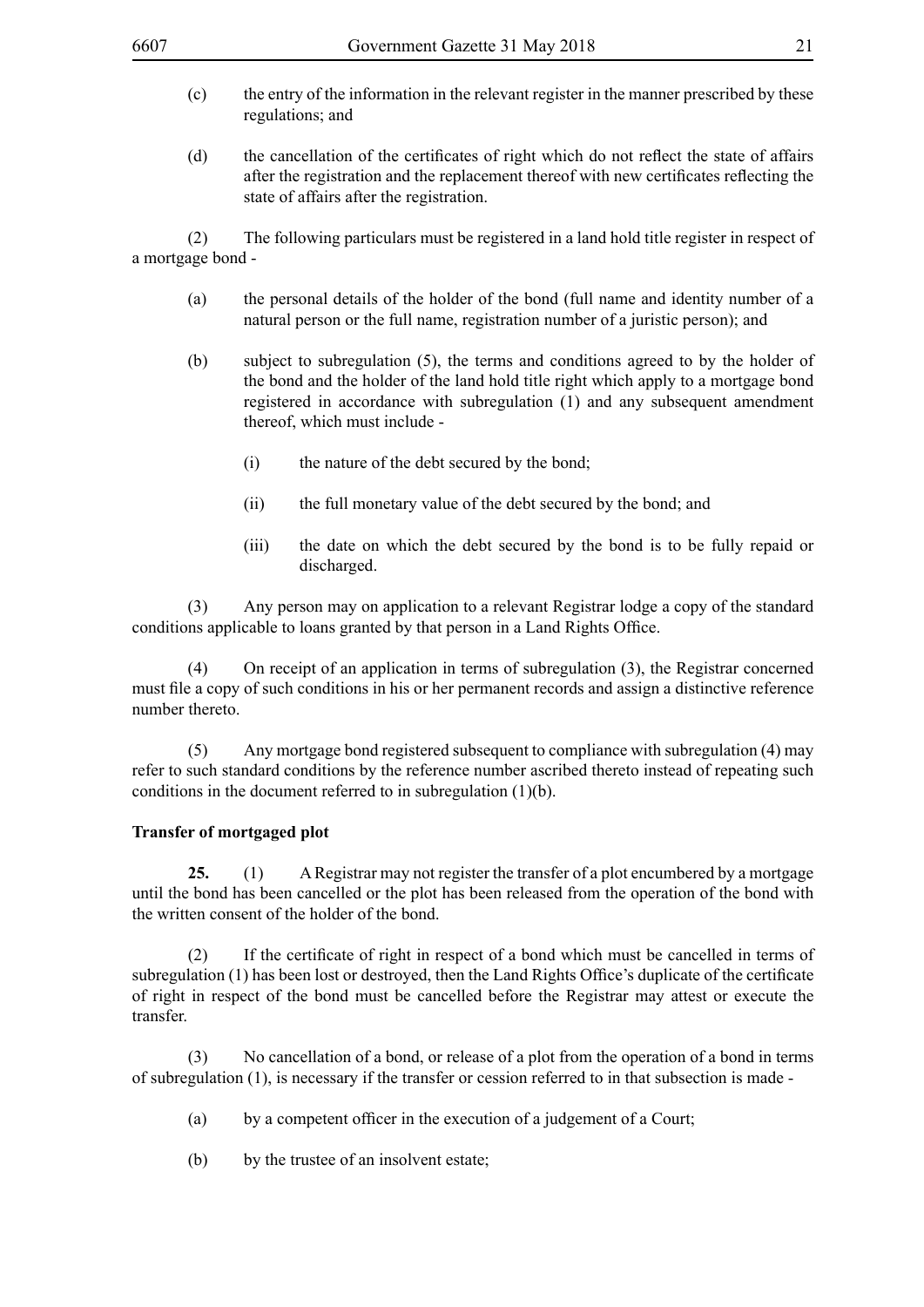| (c) | by the executor administering and distributing an estate in terms of section 34 of the |
|-----|----------------------------------------------------------------------------------------|
|     | Administration of Estates Act, 1965 (Act No. 66 of 1965) or any other law providing    |
|     | for the administration and distribution of the estate of a deceased person;            |

- (d) by the liquidator of a company or of a close corporation which is unable to pay its debts and is being wound up by, or under the supervision of, the High Court; or
- (e) as required by an order of Court.

#### **Servitudes**

26. (1) A servitude referred to in section 10(5)(c) of the Act is registered, cancelled, ceded or amended in any manner by the -

- (a) completion of a form as determined by the Registrar of Deeds and the delivery thereof to the relevant Registrar when the parties or their representatives appear before the registrar as contemplated in regulation 7 read with regulation 8;
- (b) owner of the plot and the beneficiary of the servitude signing a document containing the conditions subject to which the servitude during the appearance in terms of paragraph (a) and the filing of that document in the Land Rights Office;
- (c) entry of the information in the relevant register in the manner prescribed by these regulations; and
- (d) cancellation of the certificates of right which do not reflect the state of affairs after the registration and the replacement thereof with new certificates reflecting the state of affairs after the registration.

(2) A servitude referred to in section 10(5)(d) of the Act is registered, cancelled, ceded or amended in any manner by the -

- (a) completion of a form as determined by the Registrar of Deeds and the delivery thereof to the relevant Registrar when the parties or their representatives appear before the registrar as contemplated in regulation 7 read with regulation 8;
- (b) owner of the dominant and the servient plot signing a document containing the conditions subject to which the servitude is granted during the appearance in terms of paragraph (a) and the filing of that document in the Land Rights Office;
- (c) entry of the information in the relevant register in the manner prescribed by these regulations; and
- (d) cancellation of the certificates of right which do not reflect the state of affairs after the registration and the replacement thereof with new certificates reflecting the state of affairs after the registration.

(3) If the relevant Registrar is of the opinion that it is necessary for the proper description of the servitude, he or she must appoint a land measurer to perform the necessary measurements and to indicate the necessary particulars relating to the servitude on the land hold plan.

(4) The person in whose favour a servitude referred to in section  $10(5)(c)$  of the Act is granted must pay the fees for the measurements referred to in subregulation (3) before the servitude is registered.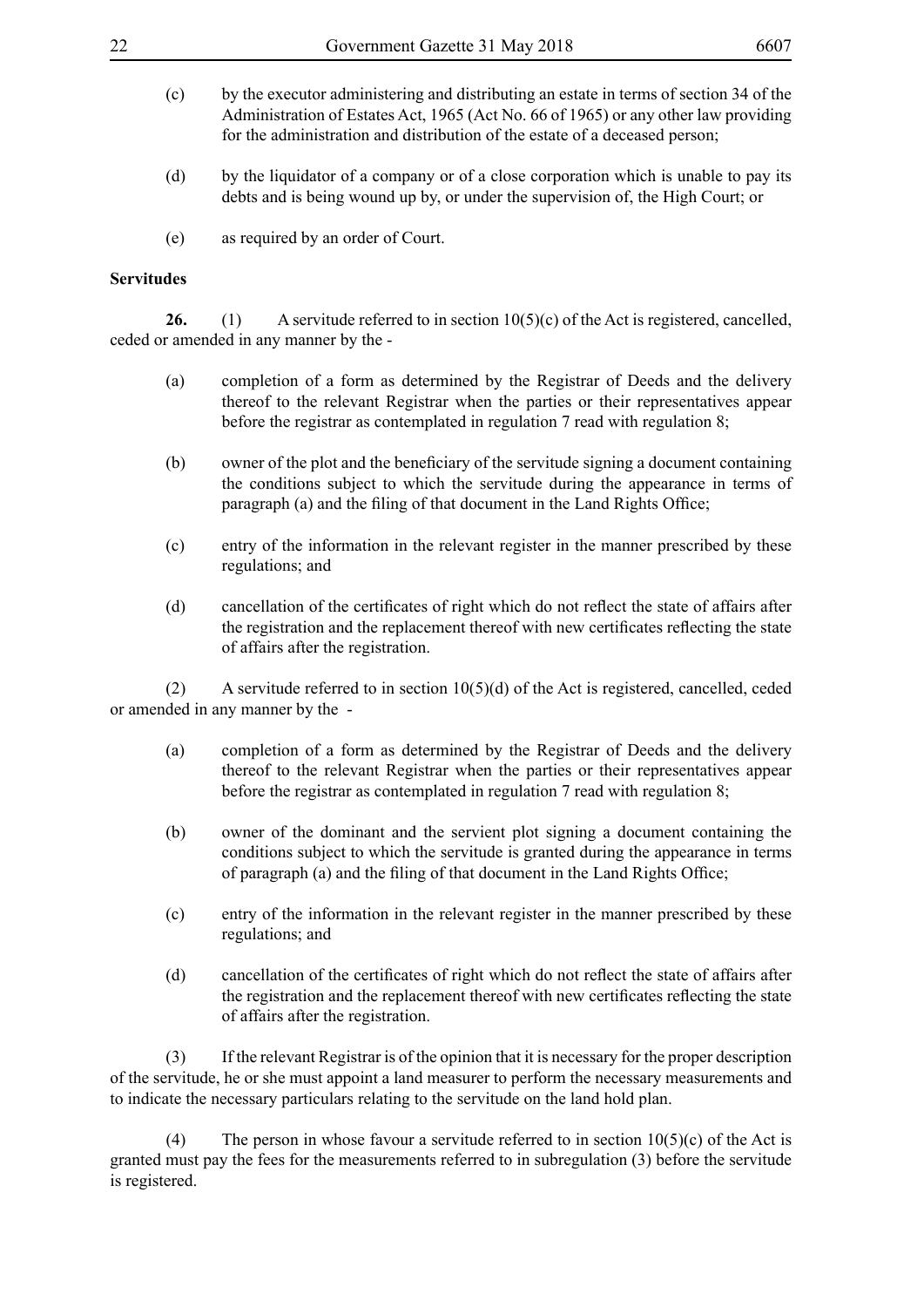(5) The holder of the dominant plot must in the case of a servitude referred to in section 10(5)(d) of the Act pay the fees for the measurements referred to in subregulation (3) before the servitude is registered.

(6) If a servitude is created while the scheme is being established, subregulation (1) to (5) do not apply to that creation.

(7) The location of a servitude must be depicted on the land hold plan of the relevant land hold title scheme.

(8) The depiction or otherwise of the servitudes on the land hold plan must be made in accordance with the Land Survey Act, 1993 (Act No. 33 of 1993), and regulations made thereunder, and must contain sufficient information to enable the location of such servitude to be identified on the land concerned.

### **Constitution of associations**

**27.** (1) The constitution of the association of the scheme concerned must be administered by a management committee elected at the annual general meeting from the members of the association.

- (2) The constitution must provide that -
- (a) the management committee must consist of office-bearers and ordinary committee members;
- (b) the number of members in the management committee must an odd number of members;
- (c) the management committee must consist of a chairperson, a vice-chairperson, a secretary and a treasurer;
- (d) the chairperson presides at the meetings of the management committee and at general meetings of the association and that in his or her absence, the vice-chairperson must so preside and that when neither the chairperson nor the vice-chairperson is present at the meeting concerned, the committee or association must elect another member to preside at the meeting concerned;
- (e) a quorum at a meeting of the management committee must be the majority of the members required to be on the management committee if there are no vacancy;
- (f) subject to subregulation (3), a quorum at a general meeting of the association (that is not a meeting to consider the upgrading of the scheme) is 75% of the members of the association: Provided that the constitution may provide for a system whereby members may authorise other members to vote on their behalf and all persons who has provided such authorisations are counted to determine whether there is a quorum at the meeting concerned: Provided further that such a system may not be used for a meeting considering the upgrade of a scheme;
- (g) the secretary must keep minutes of all the meetings of the management committee and all general meetings of the association; and
- (h) the treasurer must prepare documents reflecting the money standing to the credit of the association and reflecting the income and expenditure of the association.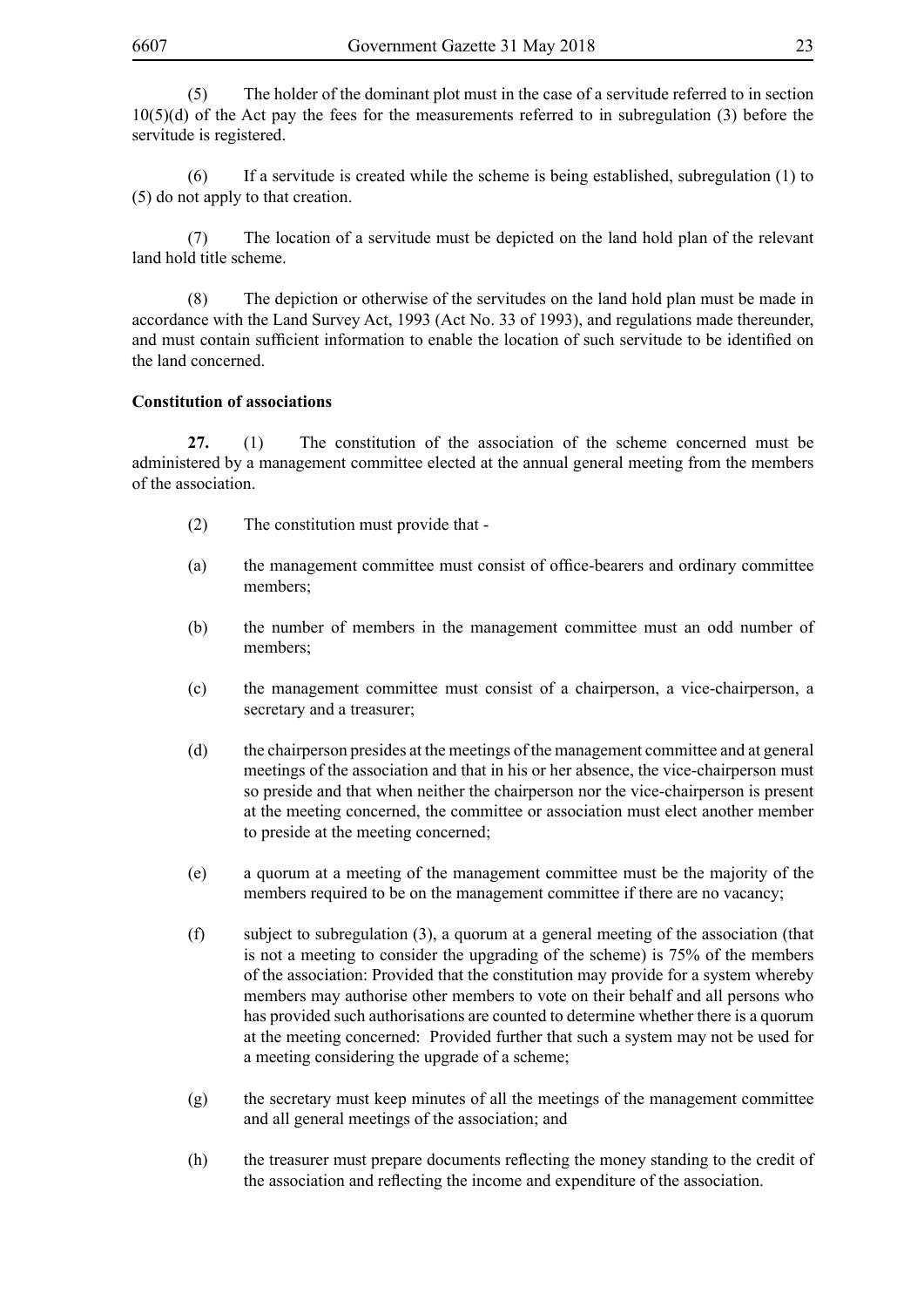(3) The constitution may provide, that if a quorum was not obtained as contemplated in subregulation  $(2)(f)$ , the meeting may be postponed and may make any reasonable provisions relating to the quorum at such a postponed meeting: Provided that different arrangements may be made for different classes of general meetings.

(4) Subject to the Act and these regulations, the constitution must provide for the following matters -

- (a) the name of the association which may be the same as the name of the scheme;
- (b) the address of the association;
- (c) the period that must elapse between annual general meetings of the association must be held, which period may not be more than fourteen months after the last annual general meeting;
- (d) the manner in which the annual general meeting and other general meetings must be called and the procedure whereby notice of those meetings must be given;
- (e) reasonable measures whereby access to minutes of the management committee and financial statements of the association must be provided to the members of the association;
- (f) procedures at meetings of the association and the management committee including the method whereby the members must vote: Provided that subject to the Act, decisions must be taken by a simple majority;
- (g) the method of amendment of the constitution: Provided that the constitution may only be amended at a general meeting of the association.

# **Election of management committee of association**

**28.** (1) When the management committee of the association is to be elected, oral nominations must be requested for every position and for every nomination a right holder different from the one who nominated the person must second that nomination.

(2) If the number of nominations is equal to the number of persons to hold the position in question, the chair person must declare the nominated persons duly elected.

(3) If the number of persons nominated exceeds the number of persons to hold the position in question, the members present must vote and the person with the most votes is duly elected, until all the positions are filled.

(4) If two or more persons received an equal number of votes and that number is the largest number of votes for a nominated person not yet elected as contemplated in subregulation (3), all those persons are duly elected.

(5) If two or more persons received an equal number of votes and that number is the largest number of votes for a nominated person not yet elected as contemplated in subregulation (3) or (4), and the number of positions to be filled is smaller than the number of those persons and some members have already been elected as provided by subregulation (3) or (4), a further vote must be held for the remaining positions in which only the persons who received an equal number of votes participate.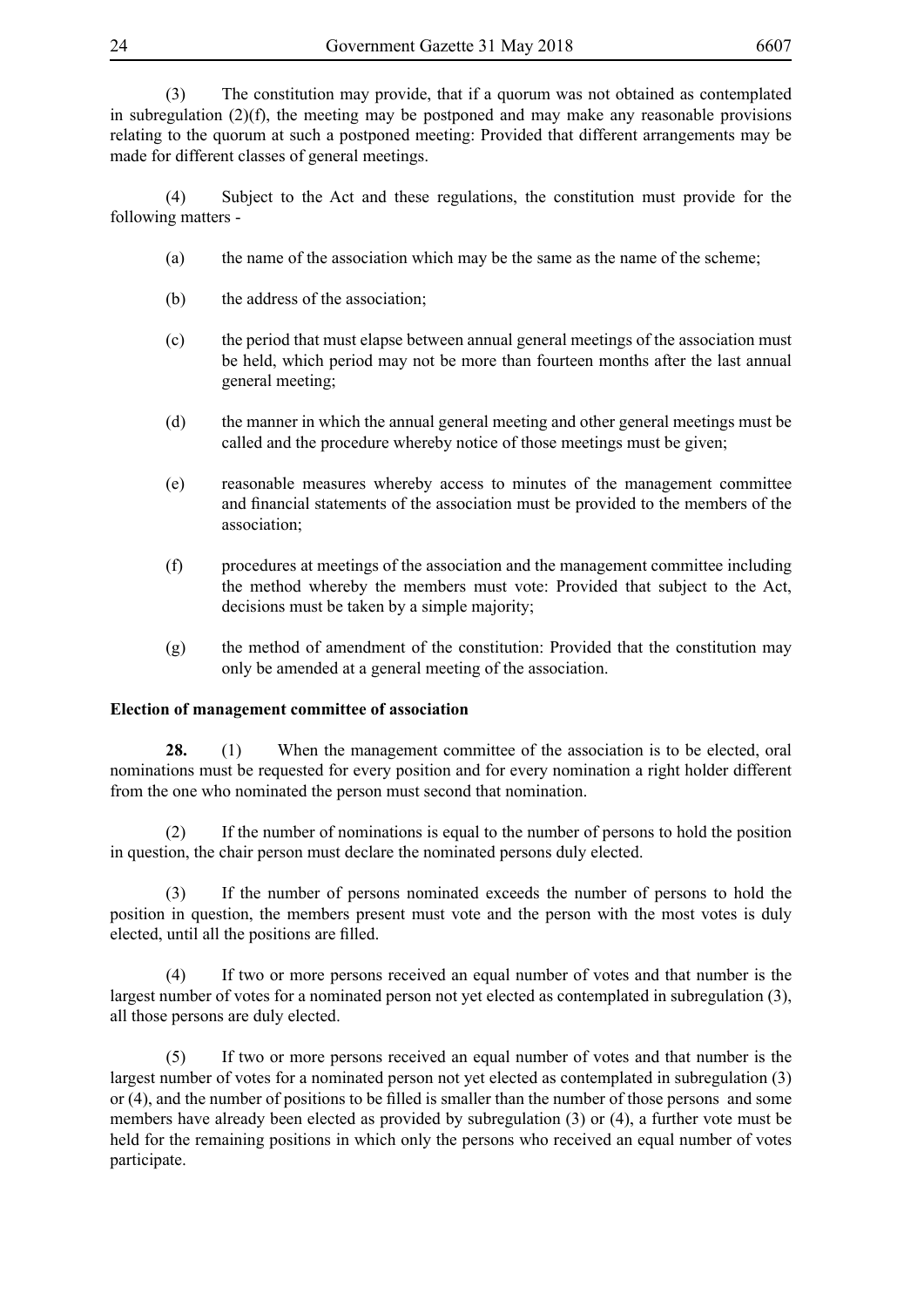- $(6)$  If -
- (a) the number of positions to be filled is equal to the number of persons referred to in subregulation (5); or
- (b) the number of votes is still equal after a vote in accordance with subregulation (5),

the person presiding at the meeting has a casting vote in respect of every position still to be filled.

(7) The voting for the management committee must be by show of hands, unless five members request a secret ballot in which case every person must indicate his or her vote on a ballot and the ballots must be counted in a manner that the counting can be observed by those members who desire to observe the counting or if the requesters request that it must be done, the ballots must be counted by the relevant Registrar or a registration officer nominated by him or her.

(8) If a request is made under subregulation (7) that the votes must be counted by the relevant Registrar or a registration officer, the meeting must be postponed and the request must be forwarded to the relevant Registrar who must make arrangements for the further conducting of the meeting so that the counting can occur in the manner directed by him or her.

### **Application to enforce restrictive condition**

**29.** (1) An application to the Registrar to enforce a restrictive condition in terms of section 17(1) of the Act must be made in writing and contain -

- (a) the full names and identity number or registration number (if any) of the applicant;
- (b) the physical and postal address of the applicant;
- (c) a description of the restrictive condition requiring enforcement;
- (d) a detailed description of the alleged failure by any person or persons to observe or comply with such restrictive condition with sufficient particulars to enable the matter to be determined;
- (e) the full names and addresses where available of the persons allegedly not complying with the restrictive condition; and
- (f) a description of the prejudice suffered by the applicant as a consequence of the failure to observe or comply with the restrictive condition.

(2) The relevant Registrar must examine the application and, if properly made, within 14 days of the receipt of the application -

- (a) acknowledge receipt of the application in writing;
- (b) cause the complaint to be investigated; and
- (c) notify the person or persons alleged to be in breach of the restrictive condition and call on that person or those persons in writing to respond to such complaint within 14 days of the receipt of such notice.

(3) If, after the investigation of the complaint by the Registrar and receipt of a response in terms of subregulation (2)(c), the complaint has not been resolved, the Registrar must convene a hearing to adjudicate the complaint within 14 days of the expiry of the period of 14 days referred to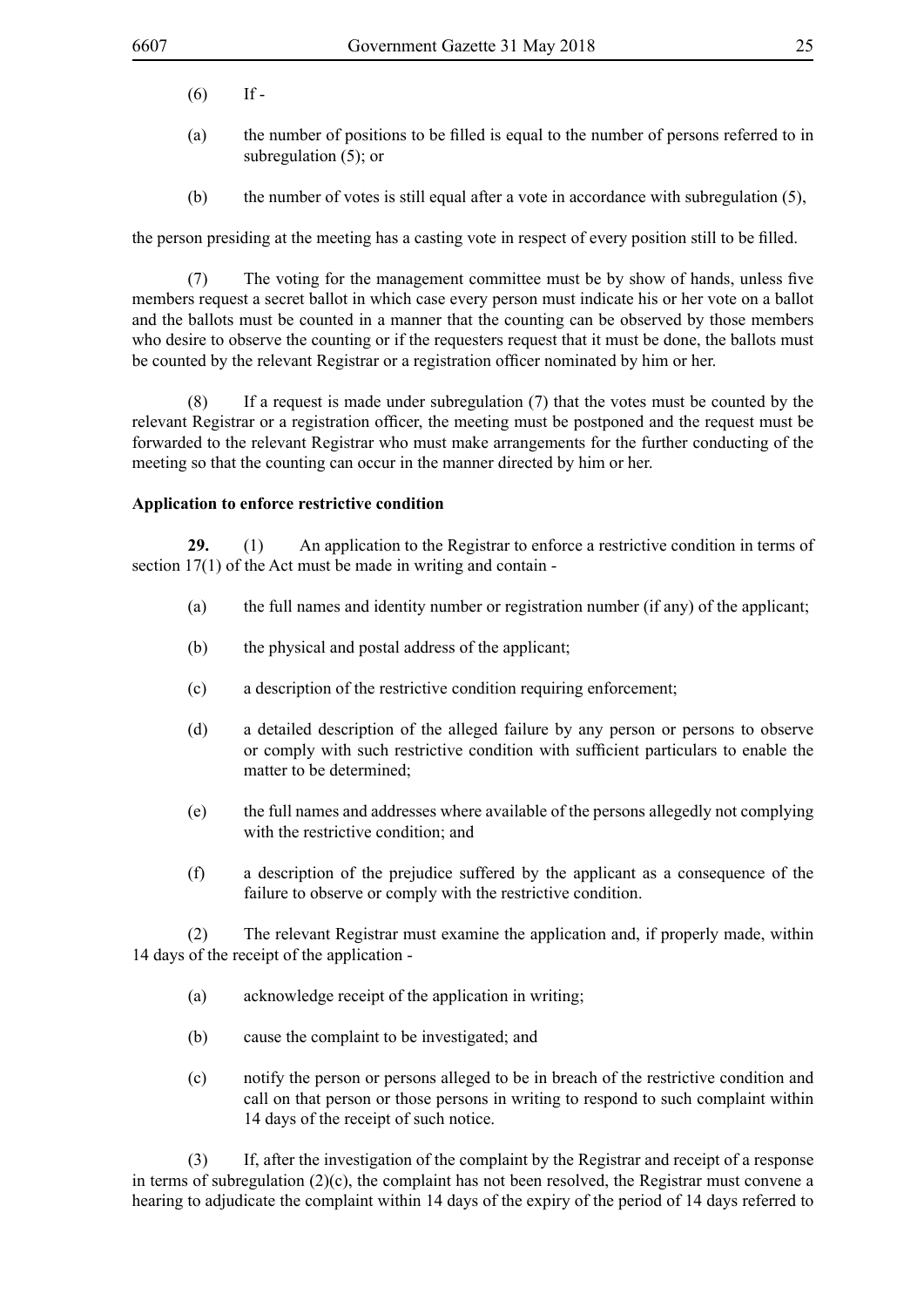in subregulation  $(2)(c)$  to which the applicant and the person alleged to be in breach of the restrictive condition must be summoned.

(4) Each party to such application is entitled to make verbal or written representations to the Registrar.

(5) The Registrar must issue any order made in terms of section 17(3) of the Act in writing under his or her signature and seal of office and must give a copy thereof to the applicant and any person with a right to have such order enforced.

## **Procedure on appeal**

**30.** (1) Any person intending to appeal in terms of section 19 of the Act against a decision of a Registrar must within 90 days from the date on which he or she has been informed of the decision in question, deliver a notice of appeal (together with one copy for the appellant as well as one copy for every person referred to in subregulation (3) containing the information required by subregulation (5) to the magistrate's court of the district in which the scheme in question is situated.

(2) On receipt of the notice referred to in subregulation (1), the clerk of the magistrate's court must -

- (a) affix a stamp of the court to the notice and all copies referred to in subregulation (1); and
- (b) assign a unique number to the appeal, which number must be indicated on the original copy and all copies of the notice.

(3) Within seven days of having lodged an appeal to the magistrate's court, the appellant must deliver a copy of the notice of appeal to the relevant Registrar and to any other person with a substantial interest in the outcome of the appeal.

(4) After delivering a notice of appeal in terms of subregulation (3) the appellant must obtain a written acknowledgement of receipt from the Registrar and such persons and deliver that to the magistrate's court to prove that such delivery has been made.

(5) The magistrate may direct an appellant to deliver the notice of appeal to such additional persons who, in the opinion of the magistrate, have a substantial interest in the outcome of the appeal and to whom the appellant has not delivered a copy of the notice of appeal and in such event the magistrate must postpone the matter to permit those persons to deliver replies within 30 days from the receipt of the notice of appeal.

(6) The notice of appeal must set out concisely and distinctly the grounds of appeal together with -

- (a) the full name and identity number or registration number (if any) of the appellant;
- (b) the physical and postal address of the appellant;
- (c) the telephone number where the appellant can be contacted;
- (d) the name of the Registrar and the physical address of the Land Rights Office of which he or she is the Registrar;
- (e) the full name and physical address of each other person on whom the notice of appeal is to be delivered;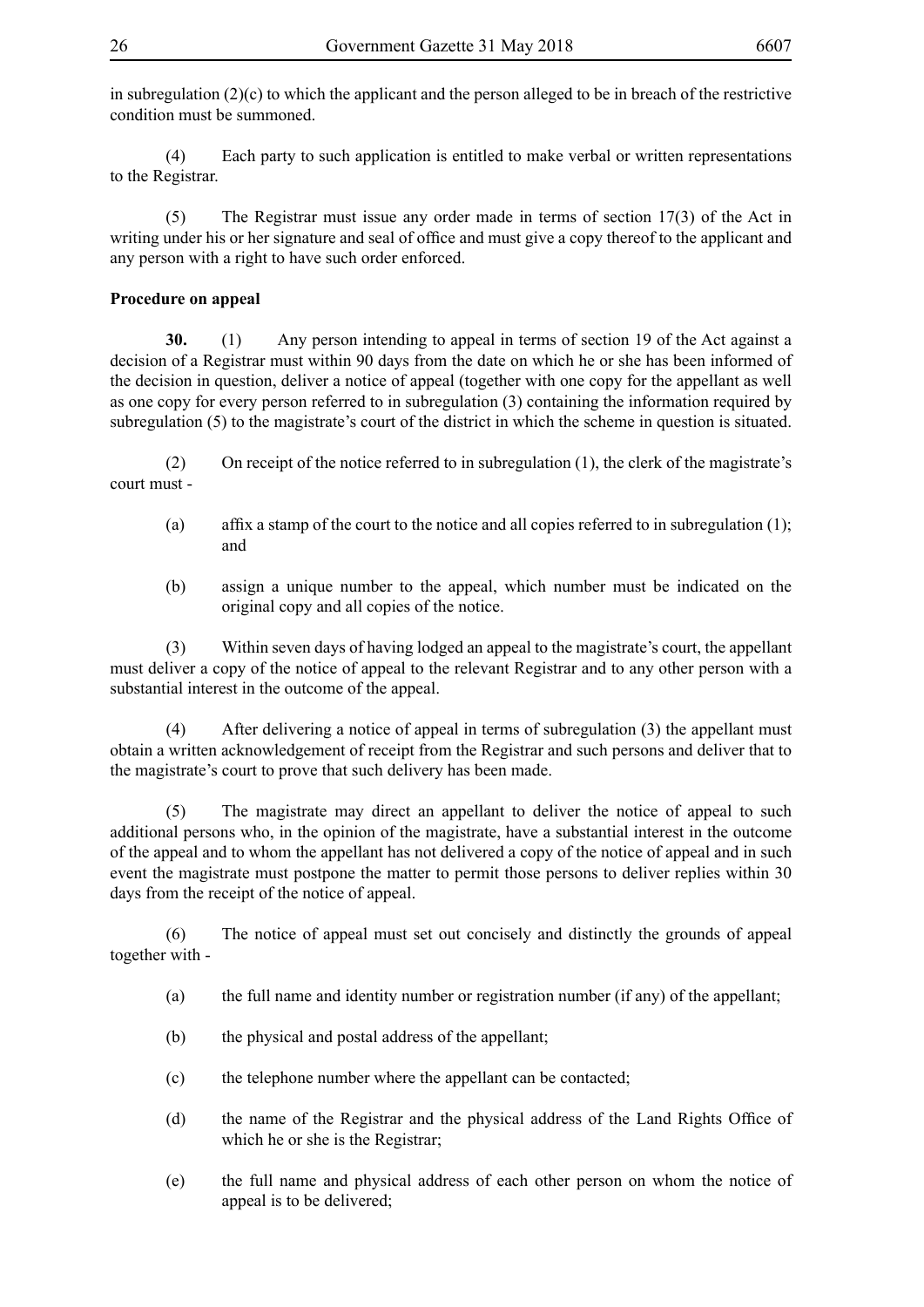- (f) the decision of the Registrar appealed against, the date or dates upon which it was made and the circumstances under which it was made; and
- (g) the reasons why the decision appealed against is incorrect or defective.

(7) The Registrar or any other person whose rights may be affected by that appeal may, within 30 days of receiving the notice of appeal deliver a written notice of reply.

(8) The notice of reply must be delivered to the court, the appellant and every person to whom a copy of the notice of appeal has been delivered.

- (9) The notice of reply must include -
- (a) the full name and identity number or registration number (if any) of the party delivering the notice of reply;
- (b) the physical address of that party;
- (c) the telephone number where that party may be contacted; and
- (d) a statement in reply to the grounds of appeal.

(10) The appellant must after the period of reply has expired, request the clerk of the magistrate's court concerned to determine a date for the hearing of the appeal which date must be at least 14 days from the date of the request.

(11) If a request referred to in subregulation (9) has not been made within 30 days from the expiry of the period for making a reply, the appeal will lapse.

(12) The appellant must within seven days from the determination of the date of the hearing, deliver a notice of the date of the hearing to every person who has made a reply to the notice of appeal.

(13) Except as is provided for in these Regulations, the procedure on appeal must comply with the rules of the magistrate's court as if the appeal is a civil trial.

#### **Powers of magistrate's court on appeal**

**31.** (1) The magistrate's court exercising appellate jurisdiction in terms of section 19 of the Act may -

- (a) dispose of an appeal without the hearing of evidence if the question in dispute is a question of law only;
- (b) receive further evidence either in the form of affidavit or as oral evidence as the magistrate thinks appropriate;
- (c) refer the matter back to the Registrar for further hearing with such instructions in regard to further evidence or otherwise as the magistrate may consider necessary; and
- (d) confirm, amend or set aside the decision which is the subject of the appeal and make any decision which the Registrar might have made.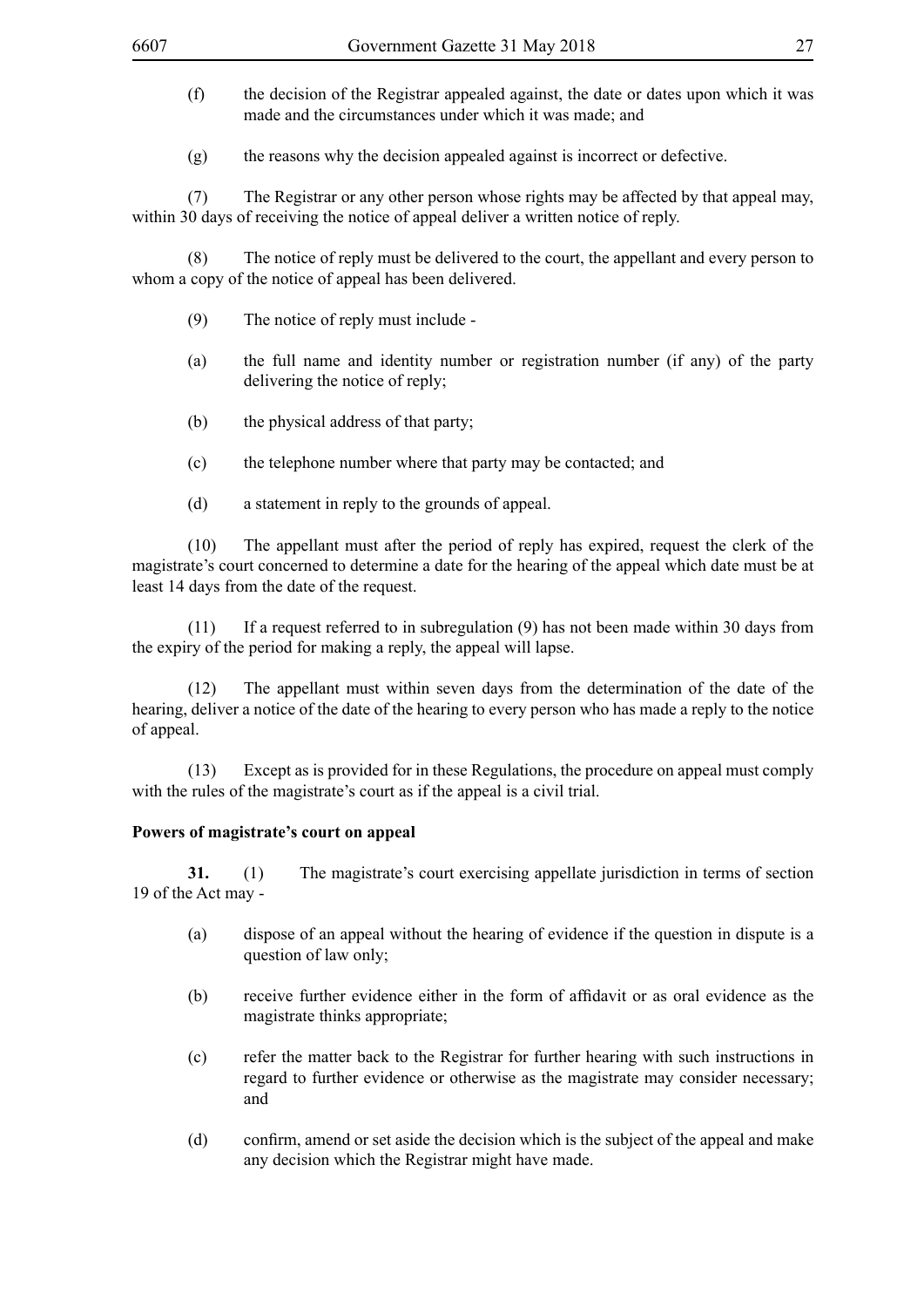(2) A magistrate must provide full reasons for any decisions made in terms of subregulation (1).

## **Summoning of witnesses**

**32.** (1) If a witness is summoned to attend a hearing, the summons must be in a form determined by the Registrar of Deeds and must -

- (a) state the time and place of the hearing; and
- (b) state the fact that failure to attend is a criminal offence and state the penalty therefor.

(2) A summons referred to in subregulation (1) may be served by a registration officer or by any person entitled to serve a summons in a criminal trial.

- (3) The rules relating to -
- (a) the method of service of a summons; and
- (b) the paying of witness fees,

is applicable to a summons referred to in subregulation (1) as though the witness is a witness for the State in a criminal trial: Provided that witness fees must be paid by the Ministry employing the relevant Registrar.

# **Fees**

**33.** (1) Except in respect of measurements referred to in subregulation (10) and searches or inspections referred to in subregulation (11)(b), an action for which the payment of a fee is required may only be performed after the applicable fee has been paid.

(2) The fees payable in terms of this regulation are payable either to the office of the Registrar of Deeds, or at the Land Rights Office of the relevant Registrar as may be determined by the Registrar of Deeds.

- (3) The fees to be paid in respect of the creation of a starter title scheme are -
- (a) N\$50 for the opening of the register; and
- (b) N\$25 for the receipt of the endorsed copy of the deed of the blockerf,

and must be paid by the relevant authority which may recover the fees from the prospective owners.

- (4) The fees to be paid in respect of the creation of a land hold title scheme are -
- (a) N\$50 for the opening of the register;
- (b) N\$25 for the receipt of the endorsed copy of the deed of the blockerf;
- (c) N\$50 for the creation of the land hold plan,

and must be paid by the relevant authority which may recover the fees from the prospective owners.

(5) On the upgrade of a land hold scheme to full ownership, a fee of N\$50 is payable for the cancellation of the land hold plan which fee must be paid by the relevant authority which may recover the fee from the right holders.